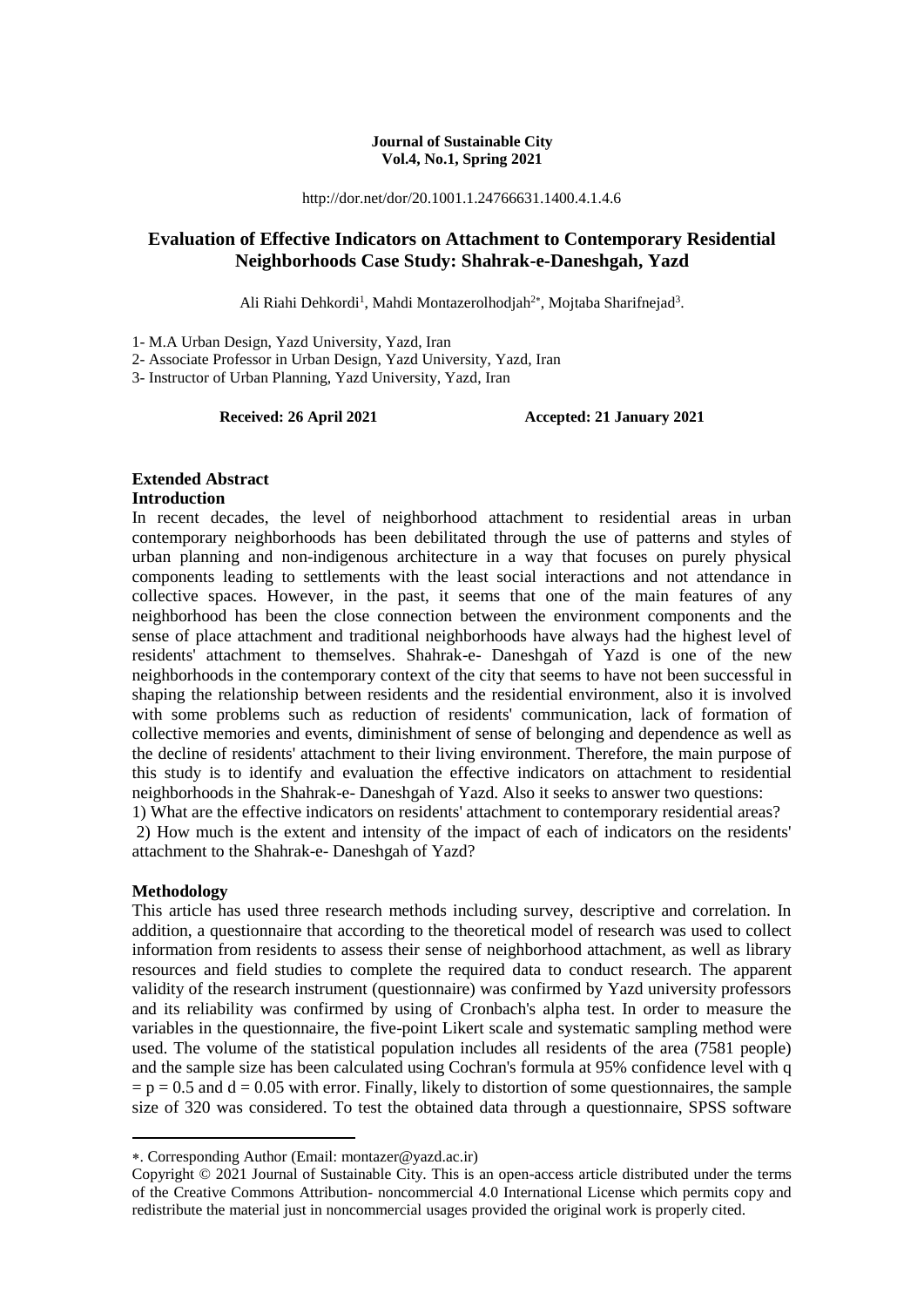was used. Also, multivariate regression was used to excavate the data and explain the effect of indicators on neighborhood attachment among the available analysis tests.

#### **Results and Discussion**

According to the theoretical model of the research, the variable of neighborhood attachment was considered as a dependent one and the variables of residential characteristics, social interactions, presence, individual feeling, collective feeling, physical, semantic and functional were considered as independent ones of this research. Due to the qualitatively variables, measurable indicators for each of the variables are included in the theoretical model of the research. Independent variables explain totally 70.9% of the variance of the dependent variable in the Shahrak-e- Daneshgah of Yazd. Based on the calculated regression coefficients, eight research variables have a direct and significant connection with the dependent variable and only the variable of personal characteristics with beta of  $(0.031)$  and a significance level of  $(0.271)$  has no significant connection with the dependent variable of the research. This means that indicators such as age, occupation, marital status, education, etc. do not have a significant connection with place attachment, and in other words, decreasing or increasing age and education or job changes do not have a considerable effect on people's attachment to their neighborhood. The results indicate that the residential characteristics variable with a beta of  $(0.463)$  has the highest significant relationship with the dependent variable and the semantic variable has the least significant relationship with the dependent variable by two items (index) called historical background and the existence of brilliant elements with a beta coefficient of (0.305).

#### **Conclusion**

As mentioned formerly, neighborhoods are considered as one of the main habitats in cities and play an important role in the physical and functional structure of each city. Conforming the importance of this role, attention to spatial qualities is vital to maintain the dynamism and continuity of flow and residence. With these explanations, finally, the results of this study express that the duration of living in neighborhoods are effective on shaping the sense of attachment to the residential environment, so that the more presence precedent in the neighborhood and personal ownership of housing, the less movement happen and the sense of responsibility of people toward environment will crystallize and as a result, their sense of attachment to the neighborhood will increase. Collective factors such as collective feeling, social interactions and presence are the next steps that confirm the collective nature of events at the neighborhood level and as this study showed, in urban contemporary contexts, there is a significant reduction in the incidence of group events. On the other hand, in the Shahrak-e-Daneshgah neighborhood, we see the low impact of individual variables such as personal feelings and characteristics on creating and promoting attachment to the neighborhood, to the extent that unlike many previous studies on residential scale, in this research personal characteristics are ineffective on shaping residents' attachment to their neighborhood. This indicates that the Shahrak-e-Daneshgah neighborhood, as a new residential neighborhood without antiquity and historical roots, lacks a collective spirit and suffers from the lack of social interactions and the presence of people in the neighborhood and needs to pay attention to factors that they lead to a collective spirit in the neighborhood.

**Keywords:** Place, Place Attachment, Contemporary Neighborhood, City Yazd.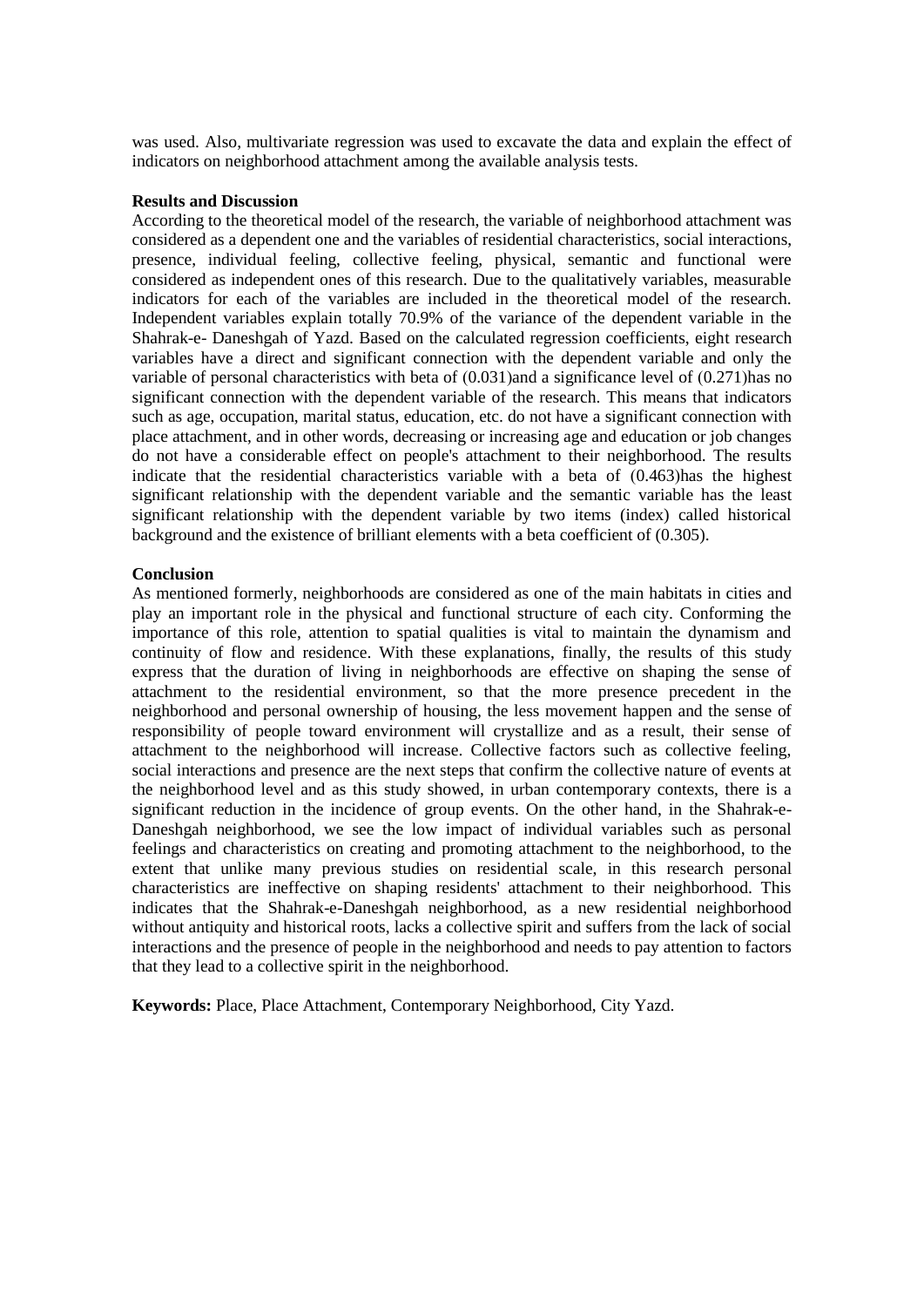## **فصلنامه شهر پایدار، دورۀ ،4 شمارۀ ،1 بهار 1400 صص. 51-69**

http://dor.net/dor/20.1001.1.24766631.1400.4.1.4.6

# **ارزیابی شاخصهای تأثیرگذار بر دلبستگی به محلههای مسکونی معاصر مطالعه موردی: شهرک دانشگاه شهر یزد**

**علی ریاحی دهکردی -** کارشناسی ارشد طراحی شهری، دانشگاه یزد، یزد، ایران **-** دانشیار شهرسازی، دانشگاه یزد، یزد، ایران <sup>1</sup> **مهدی منتظرالحجه مجتبی شریف نژاد -** مربی برنامهریزی شهری و منطقهای، دانشگاه یزد، یزد، ایران

**تاریخ دریافت: 1399/11/02 تاریخ پذیرش: 1400/02/06**

#### **چکیده**

تضعیف سطح دلبستگی به محل سکونت در محالت معاصر شـهری بهواسـطه اسـتفاده از الگوهـا و سـبکهای شهرسازی و معماری غیربومی طی دهههای اخیر آنهم به شکلی متمرکز بر مؤلفههای صرفاً کالبـدی منجـر بـه بروز سکونتگاهها و محیطهایی با کمترین میزان برخـورداری از حضـور پـذیری در فضـاهای جمعـی، تعـاملات و مراودات اجتماعی شده است. حالآنکه به نظر میرسد درگذشته یکی از اصلیترین ویژگیهای هـر محلـه وجـود ارتباط تنگاتنگی میان مؤلفههای سازنده محیط و حس دلبستگی به مکان بوده است. محله شهرک دانشگاه یـزد یکی از محلات جدید در بافت معاصر این شهر است که به نظر می رسد در شکل دادن به ارتباط بـین سـاکنین و محیط مسکونی ناکام مانده و بـا مشـکلاتی نظیـر کـاهش ارتبـاط سـاکنین، شـکل نگـرفتن خـاطرات جمعـی و رویدادهای گروهی، کاهش حس تعلق و وابستگی و همچنین افول حس دلبستگی ساکنین بـه محـی سـکونت خود درگیر است. هدف اصلی این پژوهش شناسایی و ارزیابی شاخصهای مؤثر بر دلبستگی به محلـه مسـکونی در شهرك دانشگاه یزد است. روش پژوهش از نوع پیمایشی و همبستگی بوده و از پرسشـنامه جهـت جمـعآوری اطالعات و همچنین از منابع کتابخانهای و مطالعات میدانی بهمنظور تکمیل دادههای موردنیـاز بهـره گرفتهشـده است. از روش رگرسیون چند متغیره برای تجزیهوتحلیل دادهها و تبیین شدت تأثیر شاخصها بـر دلبسـتگی بـه محله در نرمافزار SPSS استفادهشده است. یافتههای پژوهش حکایت از آن دارد که در بـین متغیرهـای مطالعـه شده، 8 متغیر )ویژگیهای سکونتی، تعامالت اجتماعی، حضور پذیری، احساس فردی، احساس جمعـی، کالبـدی، معنایی و کارکردی) دارای رابطه مستقیم و معنیدار با ارتقای دلبستگی به محلـه از سـوی سـاکنین هسـتند. در میان این متغیر، ویژگی های سکونتی (بتا ۰/۴۶۳)، تعاملات اجتماعی (بتا ۰/۴۳۱) و احساس جمعی (بتا ۰/۴۰۲) به ترتیب از بیشترین سطح معنـیداری برخوردارنـد و تنهـا متغیـر ویژگیهـای شخصـی )بتـا 0/031( دارای رابطـه معنی داری با ارتقای دل بستگی به محله از سوی ساکنین نمی باشد.

**واژگان کلیدی:** مکان، دلبستگی مکانی، محله معاصر، شهر یزد.

1

. این مقاله برگرفته از پایاننامه آقای علی ریاحی دهکردی در رشته شهرسازی به راهنمایی نویسـنده دوم و مشـاوره نویسـنده سـوم در گـروه شهرسـازی دانشکده هنر و معماری دانشگاه یزد میباشد.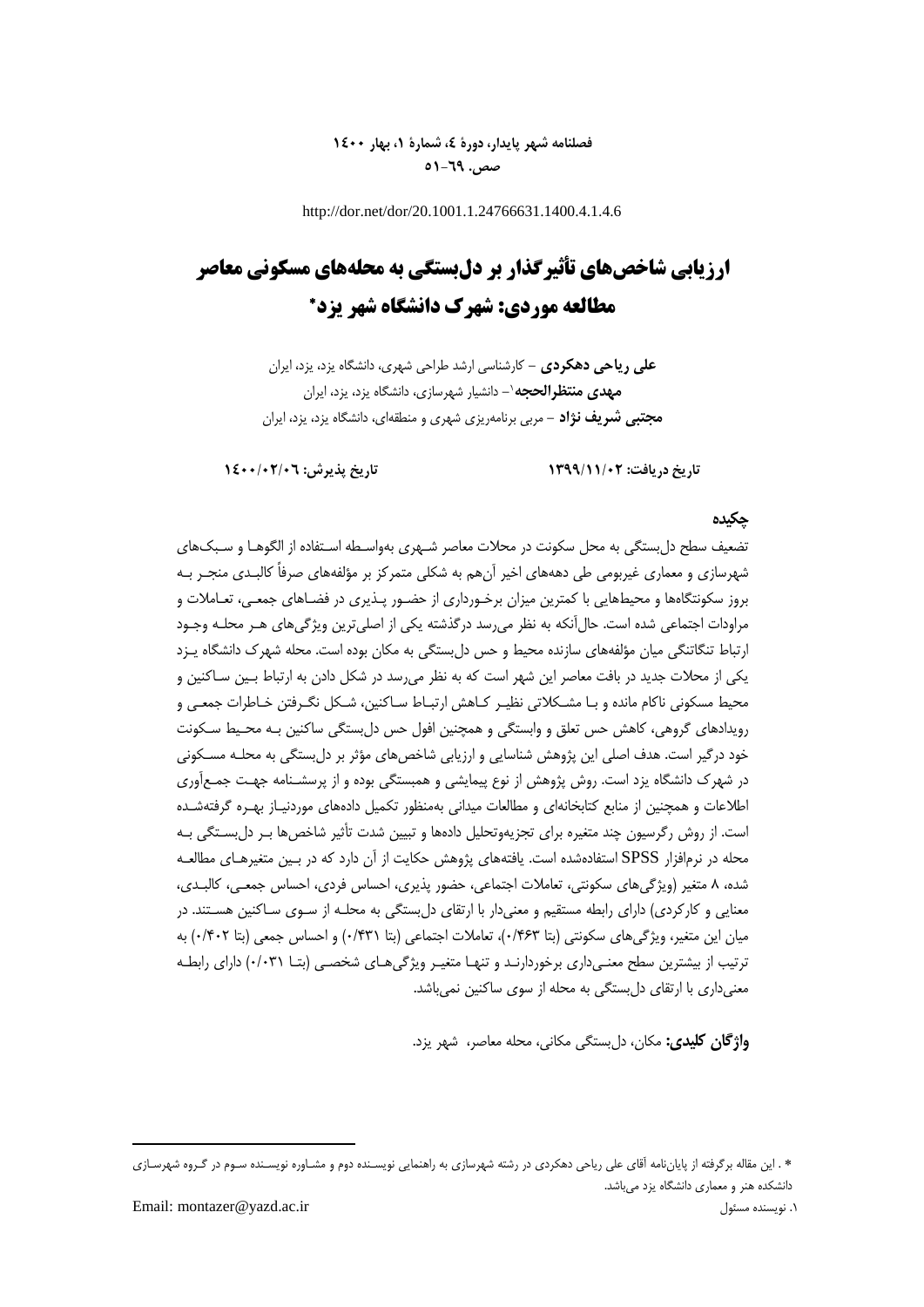#### **مقدمه**

دلبستگی مکانی به "پیوند مردم با مکانها" اشاره دارد ),2019:71Craig & Colley). نظریه دلبستگی اولـین بـار 1 بهوسیله بالبی )1969 میالدی( مطرح شد. به اعتقاد بالبی دلبستگی بر تحول اجتماعی و عملکرد روانشـناختی افـراد در طول عمر تأثیر میگذارد ),2005:348al et Leckman). فرآیند دلبستگی به مکان بـهعنوان مفهـومی چندبعـدی و بینرشتهای، حوزههای مختلف طراحی، روانشناسی، روانشناسی محیطی، جامعهشناسی و ارتبا شناسی را در برمیگیرد )پیربابایی و همکاران، :1394 47(. بااینحال به نظر میرسد که تاریخ تفکر در مورد دلبستگی مکانی نیز مسیری مشـابه با بسیاری مفاهیم دیگر در علوم اجتماعی طی نموده اسـت (Altman & Low,2012:1). اولـین مرجـع غیرعمـومی برای مبحث پیوندهای عاطفی با مکان در مطالعات شناختهشـده فرایـد'(۱۹۶۳) در مـورد اثـرات روان٬شـناختی جابجــایی اجباری ساکنین حومه بوستون که در دوره یک برنامه وسیع توسعه مجدد شهری قرار داشته است، برمیگردد. فراید معتقد است که انتقال اجباری از محل اقامت ساکنین نشاندهنده اختالل در احساسات پیدرپی افراد است و شامل از بین رفـتن دو جزء اساسی هویـت، یعنـی هویـت فضـایی و هویـت جمعـی میشـود ),1982:107-108Fried). از زمـان اولـین نلاشهای رسمی برای تعریف دلبستگی مکانی توسط شوماخر و استوکولز،ّا این مفهوم بهعنوان ترکیبـی از بازنمودهـای شناختی و پیوندهای عاطفی مردم با مکان هـا، شـناخته می شـود (Trąbka,2019:3). در حوزههـای مطالعـاتی مباحـث زیادی به توصیف ارتباط میان فرد و محیط پرداختهاند. در بیشتر این مطالعات حس مکان، دلبستگی مکانی، دلبسـتگی به جامعه، دل بستگی به محله و ارتباط با طبیعت موردبحث قرار می گیرنـد، کـه در ایـن میـان دل بسـتگی مکـانی حـوزه گستردهتری را به خود اختصاص داده است (فتح بقالی و همکاران، ۱۳۹۵: ۱۳۰). درحالی که توجـه زیـادی در روانشناسـی محیطزیست و مدیریت زیستمحیطی در دو دهه گذشته به مفهوم دل بستگی مکانی شده است، بااین<code>وجود هیچ اتفاق</code>نظر جمعی در مورد تعریـف دقیـق و صـحیح آن وجـود نـدارد (Khanian et al,2019:3). رلـف (۱۹۷۶) و تـوان (۱۹۷۴) بهعنوان جغرافیدان به دنبال داللت معنوی و نمادین فردی و جمعی به یک منطقه یا مکان در تحقیقات خود بودند. کیوبا و هامن°(۱۹۹۳) گریدر و گارکویچ گ(۱۹۹۴) از حیطه جامعهشناسی تمرکز خود را بر معانی نمادین محیط و سـعی بـر درک تأثیر آنها بر تعاملات انسانی و چگونگی تأثیر معنای نمادین محیط بر روی بستر اجتماعی تعاملات انسان گذاشته بودند. در کنار اندیشمندان فوق گوپتا و فرگوسنِ٬۱۹۹۷) با نگرشی انسان شناسانه به دنبال فهـم اهمیـت (معنـای) فرهنگـی از مکان های زندگی روزمره بودند. در ادامه رفتارشناسانی نظیر پورگنسـن و اسـتدمن ۲۰۰۶) بـا در نظـر داشـتن الگوهـای ساکنین، فقر، اولین مواجهه با منطقه، شبکههای اجتماعی و معنای مربوط به محیط در مورد مبحـث دلبسـتگی مکـانی نظریاتی را ارائه نمودند.

مفهـوم مکـان نیـز از دهـه 1970 مـیالدی موردعالقـه جغرافیـدانان و معمـاران بـوده اسـت ),2016:13Turton )و نظریهپردازان زیادی مطالب خود را عرضه در این زمینه عرضه نمودهاند که از شناختهشدهترین آنها میتوان بـه هایـدگر<sup>۹</sup> و رلف اشاره نمود (Khanian et al,2019:71). مفهوم مکان بر طبق گفته ارسطو، بعـدی از رابطـه افـراد بـا محـيط

- 1 . Bowlby
- 2 . Fried

**.** 

- 3 . Stokols & Shumaker
- 4 . Tuan
- 5 . Cuba & Hummon

- 7. Gipta & Ferguson
- 8 . Jorgensen & Stedman
- 9 . Heidegger
- 1 . Relph 0

<sup>6</sup> . Greider & Garkovich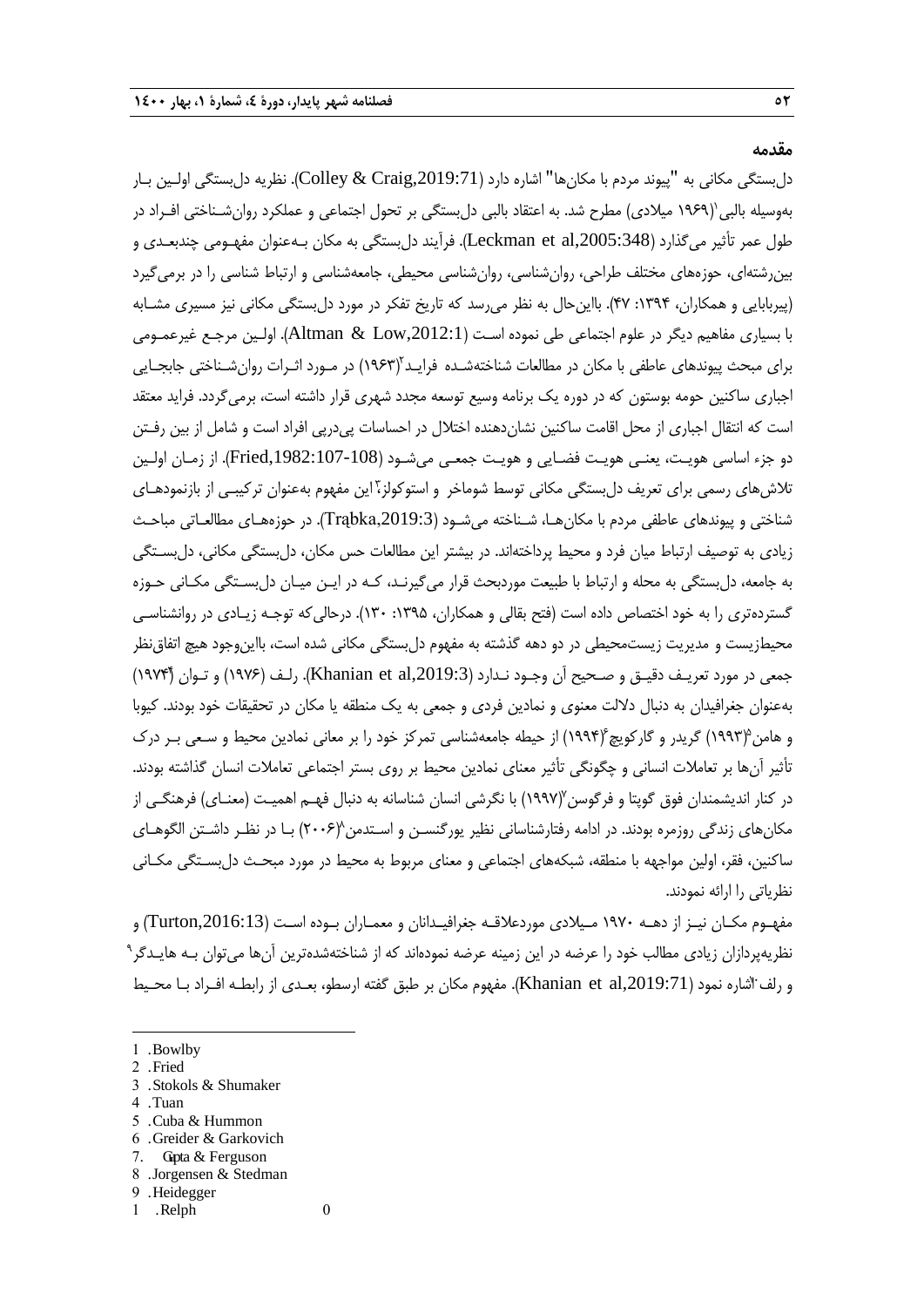کالبدی و به وجود آمدن احساس تعلق به آن است ),2000:9Speller )و یک معنای خاص برای هر فرد دارد، زیرا افراد هستند که باید تجربههایی معنادار در آن داشته باشند ),2015:152Mullen & Davis). باوجوداینکه امـروزه شـهرها بهطور فزاینـدهای تحـت سـلطه سـاختمانها قرارگرفتهانـد و بـهعنوان آزمایشـگاههایی بــرای عرضــه جاهطلبیهـای انسانها تبـدیل گشتهاند و عدم تنوع زیستی در آنها کامالً محسوس است )تردست و همکـاران، :1399 130(، محـالت میتوانند نقش حیاتی را در بهبود وضعیت شهرهای کنونی ایفا کنند. دراینبین دلبستگی به محالت، بـهعنوان نـوعی از دلبستگی مکانی در طراحی محلات شهری، نشان دهنده روابط مثبت ساکنین با محله است و در توسـعه ثبـات محلـه و بهبود وضعیت آن مهم است (Lu et al,2018:145). موضوع دل بستگی به محلـه (واحـدهای همسـایگی) ریشـههای عمیق در سنت نظری مربوط به اجتماع و مباحث جامعهشناسی شهری دارد. در واقع توجه به دلبستگی نسبت به اجتمـاع و احساس یا تمایل محلی ارتباط نزدیکی با مسئله مرکزی رشته جامعهشناسـی دارد (باسـتانی و نیکـزاد، ١٣٩٣: ١٩٨). در دهه 80 قرن 19 میالدی نیز، دلبستگی مکانی بهخصوص بـه محلـههای مسـکونی، بـهطور فزاینـدهای بـهعنوان یـک موضوع و مرجع اصلی برای مطالعه تأثیرات روانشناختی تبدیل گشت. در زمینه جامعهشناسـی نیـز، بحثهـای جدیـدی روی انحلال جوامع محلی، بهطور خاص توسط جامعه شناسان مدرسه شیکاگو بهعنوان نتیجه ناگزیر زندگی شهری بیـان شد (Giuliani,2003:144). در شرایط شهرهای امروزی به جهت سـرعتبالای شـکلگیری، توسـعه و تغییـر بافـت، همبستگی اجتماعی امکان بروز نمییابد. محلهها به دلیل فقدان اشتراکات عمیق و ریشهدار میان ساکنین، فاقد احسـاس تعلق، دلبستگی مکانی و انسجام اجتماعی بوده و تضمینی برای سکونت طوالنیمـدت سـاکنان در محلـه وجـود نـدارد (غروی الخوانساری، ۱۳۹۶: ۶۳). ازاین رو پژوهش درباره احساسات مردم نسبت به مکان تولد خود و محـیط زندگیشـان، در سالهای اخیر موردتوجه صاحبنظران بوده است (Taylor,1996) و اذعان داشتهاند که کیفیت محیطهای مسکونی نقش مهمی در دلبستگی، هویت شخصی - اجتماعی و مشارکت در جنبههای مختلف فعالیتهـای مکـانی سـاکنین آن دارد ),2019:17Yaghmaeian & Habib). در شهر یزد نیز برخالف الگوی سنتی توسعه شـهری، پیـدایش و رواج روشها و الگوهای جدید که توأم با فرأیند غیراصولی عرضه زمین بوده، خصلت جدیدی به سازمان کالبدی– فضایی این شهر بخشیده است (سرایی،۱۳۸۶: ۹۶). در پی آن رابطه مناسبی بین ساکنین و بستر سکونتشان (محلـه) برقـرار نشـده و ساکنین به محالت خود حس دلبستگی و عالقه ندارند که خود منجر به کاهش حضور پذیری در فضاهای جمعی و افت تعامالت اجتماعی شده است. شهرك دانشگاه در شهر یزد بهعنوان یک محله مسکونی معاصر، از جمله محالتی است که با چنین نقیصههایی روبرو شده است. علیررم موقعیت مناسب در شهر و سـکونت قشـرهای عمـدتاً تحصـیلکرده شـاهد میزان پایینی از دلبستگی به محله از سوی ساکنین و همچنین تعامالت و مـراودات اجتمـاعی کمـی هسـتیم. فضـاهای عمومی محله که تجلی حضور افراد و شکلدهنده شخصیت و تمایز محالت با یکدیگر به شمار میروند در محله شهرك دانشگاه از حضور سکنه خالی بوده و به انزوا کشیده شدهاند. البته که نمیتوان از نقش نظام شهرسازی و معماری امروزی که در ایجاد و توسعه چنین محالتی کمترین توجه را به عوامل مؤثر بر اصول اساسی تعریفکننـده محـالت مسـکونی و بهویژه دلبستگی ساکنین به محله را بهعنوان یک ضرورت نداشـتهاند، چشـم پوشـید. همـین موضـوع موجـب انقطـاع پیوستگی احساسی ساکنین محله شهرك دانشگاه با محل سکونتشان شده و روند فراموشی هویت و کـاهش ارتباطـات و تعامالت را سرعت بخشیده است. از همین رو پژوهش حاضر در پی پاسخ به دو سـؤال اسـت: 1( شـاخصهای مـؤثر بـر دلبستگی ساکنین به محالت مسکونی معاصر کداماند؟ 2( میزان و شـدت تـأثیر هـر یـک از ایـن شـاخصها در محلـه شهرك دانشگاه در شهر یزد به چه میزان است؟

پژوهشهای داخلی صورت گرفته در حوزه دلبستگی به محله مسکونی که میتوان به آنها اشاره کرد عبارتاند از: امیـر کافی و فتحی )1390( با پژوهشی در زمینه "عوامل مؤثر بر دلبستگی به محلـه مسـکونی" کـه متغیرهـای پیونـدهای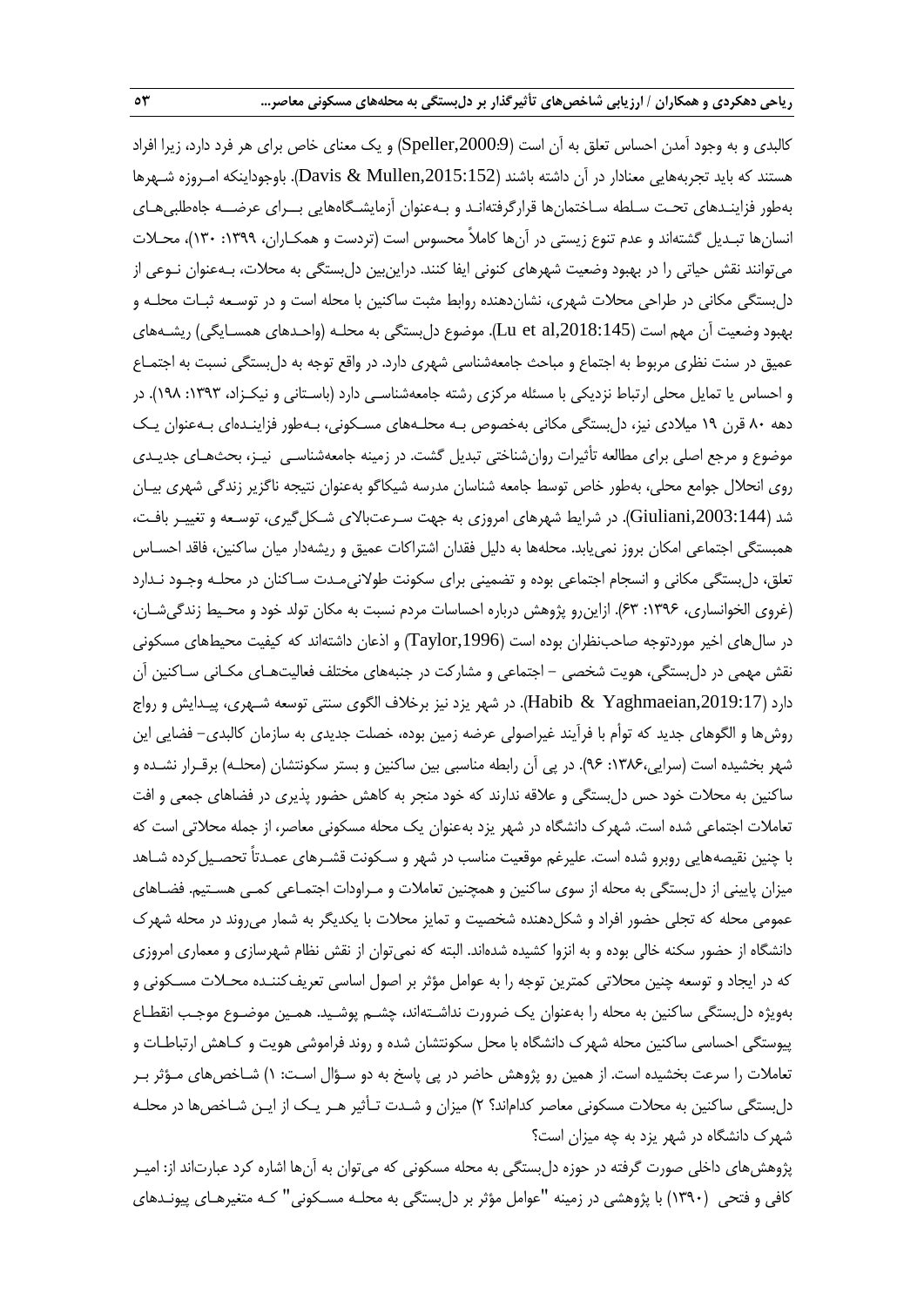اجتماعی محلی، دسترسی به امکانات و تسهیالت، احساس امنیت و نظم اجتماعی را در شکلگیری دلبستگی بـه محلـه مؤثر میدانند. رحیمی، رفیعیان و باقری )1395( در تحقیقی با عنوان " مؤلفههای دلبستگی به مکان در مقیاس محله و شهر" که در طی آن بهمنظور ارتقاء دلبستگی به محله، شناخت محله و عوامل فردی همچون گروههای سنی، جنسیت، وضعیت تأهل و میزان تحصیالت را تأثیرگذار دانستهاند. دانشپور و سـاالری پـور )1396( در مقالـه خـود تحـت موضـوع "راهبردهای ارتقاء دلبستگی کودکان به محله" آن دسته از راهبردهایی که باعث تسهیل بازی کودکان، ارتباط آنها بـا طبیعت و حضور در رویدادهای فرهنگی و خالقانه میشوند را مدنظر قرار دادهاند. سـاالری پـور )1397( در پژوهشـی بـا عنوان " فرایند دلبستگی کودکان به محلـه" بیـان مـیدارد کـه ابعـاد اجتمـاعی و کالبـدی در هـر یـک از زمینـههای موضوعی-معنایی به همآمیخته بوده و قابلتفکیک نیستند. بنابراین، اقدامات شهرسازی در محالت باید بهگونهای صورت پذیرد که بهصورت همزمان کودکان را هم با ابعاد کالبدی و هم با ابعاد اجتماعی درون محلـه درگیـر نماینـد. عـالوه بـر نحقیقات داخلی که ذکر شد پژوهشگران خارجی نیز موضوع دل بستگی به محله را دنبال نمودهاند. ولور (۱۹۹۲) در مقالــه خود با عنوان"دلبستگی به محله" استدالل میکند که وجود یا میـزان دلبسـتگی بـین افـراد بسـته بـه منـابع آنهـا، فرصتهای ارتباطاتی محلی، نیازهای شخصی و جایی که آنها در آن زندگی میکننـد، متفـاوت اسـت. بنیتـو، فورنـارا و بونس'(۲۰۰۳) در پژوهش خود در مبحث "کیفیت محیط مسکونی و دل بستگی به محله" به بیان مدلی بـا چهـار مؤلفـه ویژگیهای معماری و برنامهریزی شهری، ویژگیهای اجتمـاعی، ویژگیهـای ثابـت درون محلـی و ویژگیهـای زمینـه میپردازند و طول مدت اقامت، وضعیت اجتماعی– اقتصادی را در دل بستگی بـه محلـه مهـم میداننـد. دکـر "(۲۰۰۷) در تحقیقی تحت عنوان "دلبستگی به محله، سرمایه اجتماعی و مشارکتپذیری در مناطق شهری" مشارکت افـرادی کـه روابط اجتماعی وسیعتر و پیوستگی محلی بیشتری دارند، در محله را بیشـتر میدانـد و دلبسـتگی بـه محلـه و سـرمایه 'جتماعی را یک جفت کارا برای توصیف مشارکت در محله عنوان میکند. موریتاً و همکاران (۲۰۱۰) در مطالعـه خـود در زمینه "حس دلبستگی به محله در سالمندان" ذکر میکنند که احساس دلبستگی به محله حس بقـا و مانـدگاری را در سالمندان زن تقویت میکند. همچنین روابط با دوستان، فعالیـت در محلـه، باعـث افـزایش حـس دل بسـتگی بـه محلـه میشوند. هانگ<sup>۵</sup>و همکاران (۲۰۱۹) در مقاله خود در حوزه " پویایی محله مسکونی و دلبستگی به محله" بیان میدارند که افرادی که محل کار و سکونت آنها در محله است آشنایی بهتری از محله دارند و تمایل بیشتری بـرای مشـارکت و حضور در محله دارند. پژوهشهای ذکرشده خارجی و داخلی برای بررسی دلبستگی به محله مسکونی از نگـاه سـاکنین اکثراً مؤلفه و شاخصهای محدودی را در نظر گرفتهاند و به تمام جنبههای مربوط به شکلگیری این حـس نپرداختهانـد. به همین منظور پژوهش پیش رو قصد دارد با در نظر گرفتن شاخصهای بیشتر و با نگاهی عمیـقتر بـه ارزیـابی میـزان تأثیر شاخصها بر شکل گیری حس دلبستگی به محله مسکونی ساکنین آن بپردازد و مؤلفهها و شاخصهای مربوط بـه انسانها بهعنوان یکطرف از رابطه شکلگیری حس دلبستگی به محلـه و مؤلفـهها و شـاخصهای مربـو بـه مکـان (وابسته به محیط) بهعنوان طیف دیگری از این رابطه را در کنار هم ارزیابی کند. ازاین رو برای ثمر رساندن ارزیابی فـوق فرضیات زیر را دنبال میکند تا اثبات یا رد شدن آنها پس از طی شدن گامهای متوالی پژوهش مشخص گردد. 1H: ویژگیهای سکونتی ساکنین در شکلگیری دلبستگی به محله مؤثر هستند. . ویژگی های شخصی ساکنین در شکل گیری دل بستگی به محله مؤثر هستند. $\rm H2$ 

3 . Dekker

**.** 

- 4 . Morita
- 5 . Huang

<sup>1</sup> . Woolever

<sup>2</sup> . Bonaiuto & Fornara & Bonnes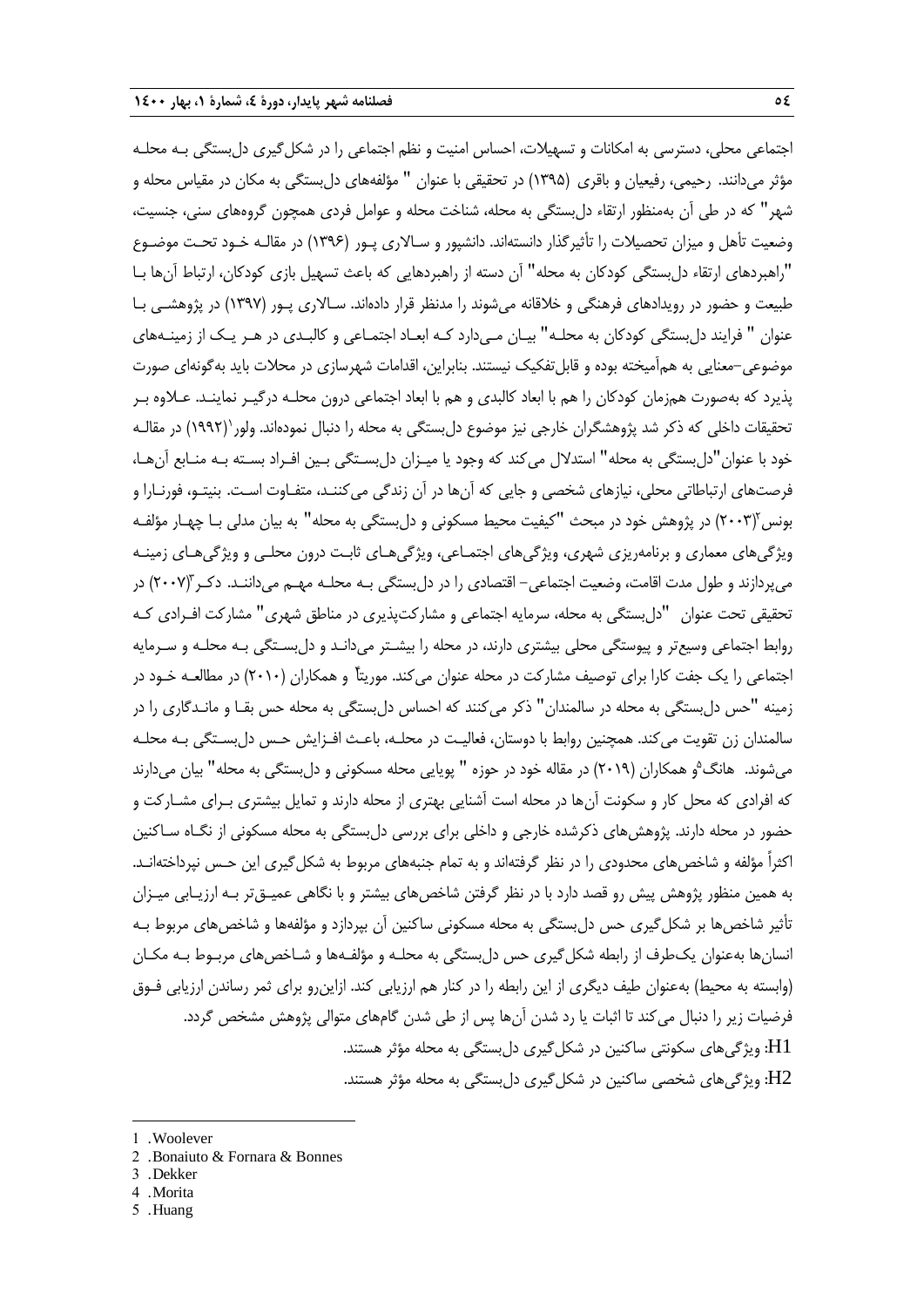$3$ : کیفیت حضور پذیری در ایجاد حس دل بستگی به محله مؤثر است. 4H: برقراری تعامالت اجتماعی در شکلگیری حس دلبستگی به محله مؤثر است. احساسات و عواطف فردی در ایجاد دلبستگی به محله مؤثر هستند. ${\rm H}5$ ا: احساسات و عواطف جمعی در ایجاد دل بستگی به محله مؤثر هستند. $\rm HO$ 7H: ویژگیهای کالبدی مکان در شکلگیری حس دلبستگی به محله مؤثر هستند. 8H: ویژگیهای کارکردی مکان در شکلگیری حس دلبستگی به محله مؤثر هستند. 9H: خصوصیات معنایی مکان در شکلگیری حس دلبستگی به محله مؤثر هستند.

## **مبانی نظری**

## **1 دلبستگی مکانی**

مفهوم پیوند انسان با مکان، در حوزه جغرافیا توسط توان"(۱۹۷۴) که از اصطلاح توپوفیلیا"برای توصیف عشق به مکـان استفاده کرده است، پدیدار شده و اصول نظری دلبستگی به مکـان در اواخـر دهـه ۱۹۷۰ موردبحـث قرارگرفتـه اسـت. ازلحاظ نظری، انواع مختلفی از نقشها (افراد، گروهها یا فرهنگـها) میتوانند گونههای مختلفـی از پیونـدها (احساسـات، عواطف، عقاید یا شناخت) را با انواع مکانهایی که با آنها آشنا هستند (مکان اجتماعی یا کالبدی؛ خانه، شهر یـا کشـور) توسعه دهند، که قدرت دلبستگی به یک مکان تحت تأثیر ویژگیهای آن اسـت (Hoang et al,2020:2). ازآنجاکـه دلبستگی مکانی شامل اثر متقابل عواطف و احساسات، دانش و اعتقادات، رفتارها و اعمال مربو به یـک مکـان اسـت، اندازه دلبستگی مکانی نهتنها نشانگر شدت پیوند انسان و مکان، بلکه بهطور انتزاعی بینشی در مـورد اینکـه چـرا افـراد برای یک مکان ارزش قائل هستند را ارائه میدهد (Wynveen,2020:249). مفهوم مکان بـهتنهایی یـک اصـطلاح دشوار برای تعریف کردن است، در درون مفهـوم مکـان الیـههایی برگرفتـه از خـاطره، احساسـات، سـنت و هویـت بـا موقعیتهای فضایی ترکیبشـده اسـت ),2002:203Corcoran). مکـان بـهعنوان یـک مفهـوم بـهعنوان "ظـرف و محتویات درون آن" تعریفشده است که در آن روابط فردی، اجتماعی و فرهنگی اتفاق میافتد و این بدین معنـی اسـت که، این روابط اجتماعی، فقط به خاطر مکان نیست بلکـه بـه مردمـی کـه بـه آن دلبسـته میشـوند نیـز بسـتگی دارد ),2012:148Low & Altman). یک مفهوم رایج برای فهمیدن معنای مکان و توصیف چیستی آن، هنگـامی اسـت که مکان بهطور همزمان پایه و اساس دل بستگی مکانی باشد (Murphy et al,2019:608). روابط بین فرد و مکـان، یک پدیده در حال تغییر و پویا است. ارتباط فرد با مکان می تواند گستره وسـیعی از محیطهـای کالبـدی و احساسـات را شامل شود، که هر دو هم ناخودآگاه و هم خودآگاه هستند. دلبستگی مکانی مفهومی پویا و روان است، زیرا میتواند طی یکعمر تغییر و تحول پیدا کند. عالوه بر این، دلبستگی مکـانی میتوانـد بـا اقـدامات مـنظم و روال زیسـتمحیطی و رویههایی که بهمنظور نگهداری از آن اعمال میشود، تقویت گردد ),2019:57Allen). این مفهوم عناصـر عـاطفی یـا احساسی از رابطه هر شخص با مکان را در نظر میگیرد که در بیشتر موارد، این عاطفه به شکل احساسی مثبت، عشق یا احساسی ریشهای و بنیادی نمود مییابد ),2019:2al et Wu). چنین احساسی میتواند بهعنوان ابزاری مـؤثر در ایجـاد حس باالیی از آگاهی و شناخت نسبت بـه محلـه کمـک نمایـد ),2018:37al et Montazerolhodjah). ازآنجاکـه مفهوم دلبستگی مکانی در حوزههای مختلفی چون جغرافیا، روانشناسی محیطزیست، اوقات فراغت و گردشگری کـاربرد دارد (ریاحی دهکردی و همکاران،۱۴۰۰: ۹۶)، تعاریف مختلف دل بستگی مکانی مشکل اصلی برای محققان در این زمینه

2. Tuan

1

3. Topophilia

<sup>1</sup>. Place Attachment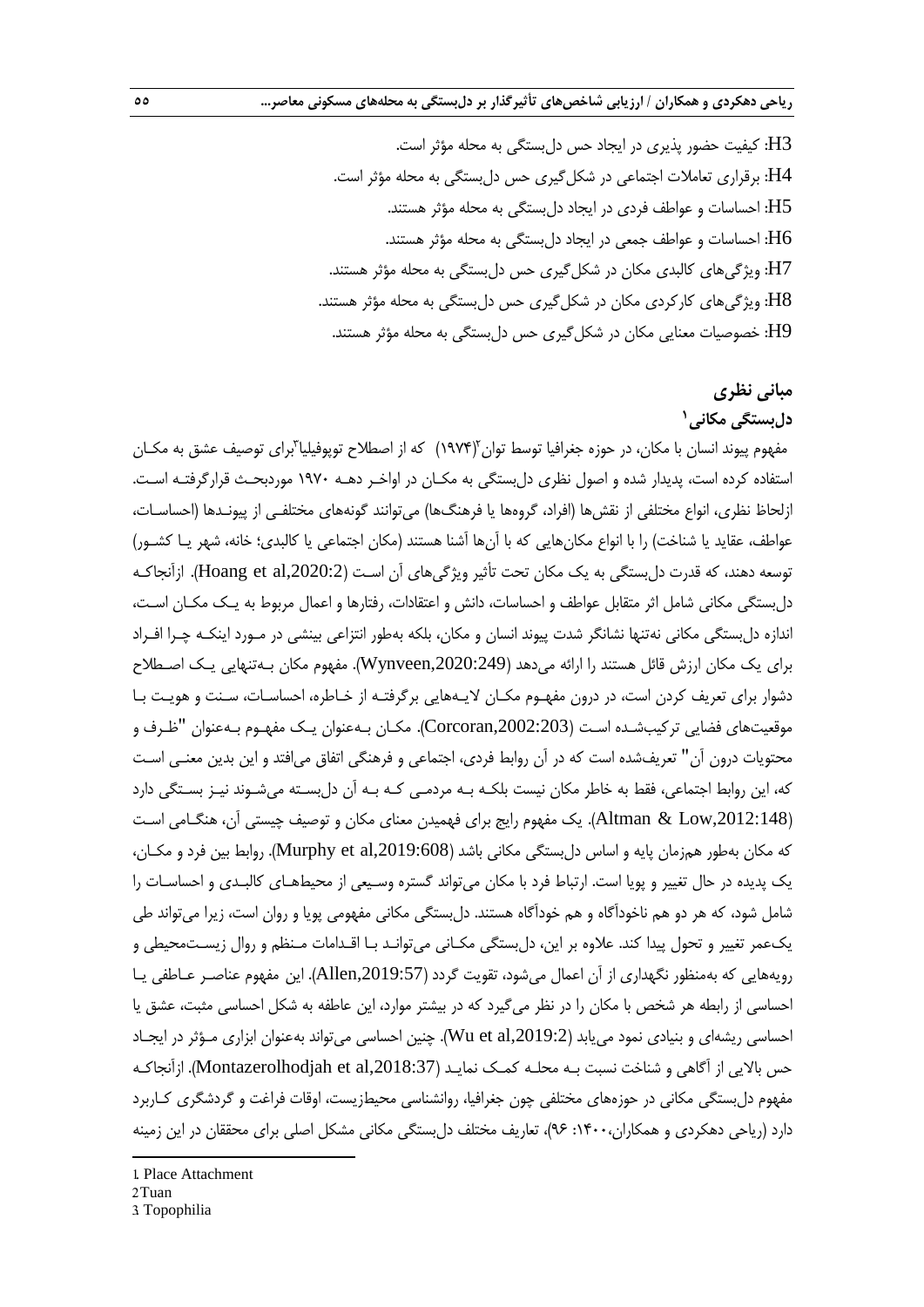است ),2019:18Yaghmaeian & Habib). دلبستگی مکانی را شاید بتوان نتیجه ترکیبی پیچیـده بـین آگـاهی از ویژگیهای جامعه و ویژگیهای فردی دانست بهطوریکه آگاهی از ویژگیهای جامعه میتواند دیدگاه مـردم را در مـورد مکان شکل دهد ),2010:543al et Morita). از همین رو مهمترین مزایای شکلگیری دلبستگی مکانی را میتوان؛ شکلگیری خاطرات، آزادی، احساس تعلق، تفریح، رفع خستگی، ایجاد احساسات مثبت، زیباییشناسی فعالیت، آسـایش و امنیت، ارتباط با طبیعت و رشد و نمو شخصی برای افـراد دانسـت (Allen,2019:58). دل بسـتگی مکـانی در نتیجـه ارتباط طولانی مدت با مکان به دست می آید (Smaldone,2007:47) و در طیف متنوعی از مکان هـا، ماننـد: خانـهها، مناطق طبیعی، مقدس یا سایتهای مهم فرهنگی، شهرها، خیابانها، جزایـر، فضـاهای تفریحـی، محـالت و مکانهـای دیگر که قابل توجه هستند، دیـده می شـود (Scannell & Gifford,2017:2). یکـی از برجسـتهترین مکان،هـایی در زندگی افراد که با آنها پیوندهای دلبستگی ایجاد میکنند، بهطورمعمول محل زندگی اسـت، کـه میتوانـد در سـطوح مختلف، یعنی خانه، بلوک مسکونی، محله و سطح شهر تصـور گـردد ( & Bonaiuto et al,2006:25; Bonaiuto & ,2012:226Alves )و هر یک مفهوم خاص خود را دارند:

**الف( مقیاس خانه:** در فرهنگ رربی، مفهوم خانه در دو حالت 1( خانه مکانی مسـتقل اسـت کـه در آن مـردم زنـدگی میکنند و 2( بهعنوان یک آپارتمان که با هم در یک مکان ساختمانی بهصورت جمعی زندگی میکنند، تعریفشده اسـت. حالت اول در بین خانوادههایی که وضعیت اقتصادی مطلوبتری دارند و حالت در بین خانوادههایی با وضـعیت اقتصـادی پایینتر متداولتر است (Lewicka,2010:37). خانه بهویژه در شرق (به دلیل ترجیح زندگی خصوصی خـانواده) واحـد اصلی زندگی شهری در نظر گرفتهشده و بهعنوان نمادی جهانی برای شکل دادن به بافت شهری متمرکزشـده اسـت. در ایران نیز دو الگوی آپارتمانی و خانه مستقل همراه با حیاط بهعنوان الگو مساکن شـهری وجـود دارد ( ,Heidari et al 35 2016:(. **ب( مقیاس محله:** همانطور که قبالً نیز گفته شد، بیشتر مطالعات در حوزه دلبستگی در مقیـاس محلـه متمرکزشده است. اگرچه در ادبیات از مفهوم واحد همسایگی معموالً استفادهشده است، اما این مفهوم هنوز مـبهم اسـت. طبق نظریه ساتل،ٰ یک محله شامل چهار منطقه است که از کوچکترین مقیاس بلـوک (منطقـهای کـه کودکـان بـدون هیچگونه مراقبتی به بازی میپردازند) تا قسمت کاملی از یک شهر را شامل میشـود ( ;Coulton et al,2010: 371 Lewicka,2010:37). ج) **مقیاس شهر:** در جغرافیا، روانشناسی محیط و جامعهشناسی شـهری، فضـای شـهری بـه مکانی فیزیکی اطالق میشود که در آن اقشار مختلف اجتماعی، فرهنگی و اقتصادی وجود داشته باشند. فضـای شـهری مفهومی احساسی است که فعالیتهای عمومی زندگی شهری در آن اتفاق افتاده است. خیابانهـا، میـدانها و پاركهـای یک شهر فعالیتهای مردمی را شکل دادهاند. مقیاس شهر را میتوان از دیدگاه علمـی و فلسـفی بررسـی کـرد. دیـدگاه علمی از منظر بصری و کالبدی در زمینههای اجتماعی، اقتصادی، مکانی و عملکردی با معیارهای قابل تفکر، مطرحشـده است. پس از بررسی مقیاسهای متفاوت مطرح در شکلگیری حس دلبستگی به مکان در ادامه نمودار شکلگیری ایـن حس ارائه گردیده است (Heidari et al,2016:35).

-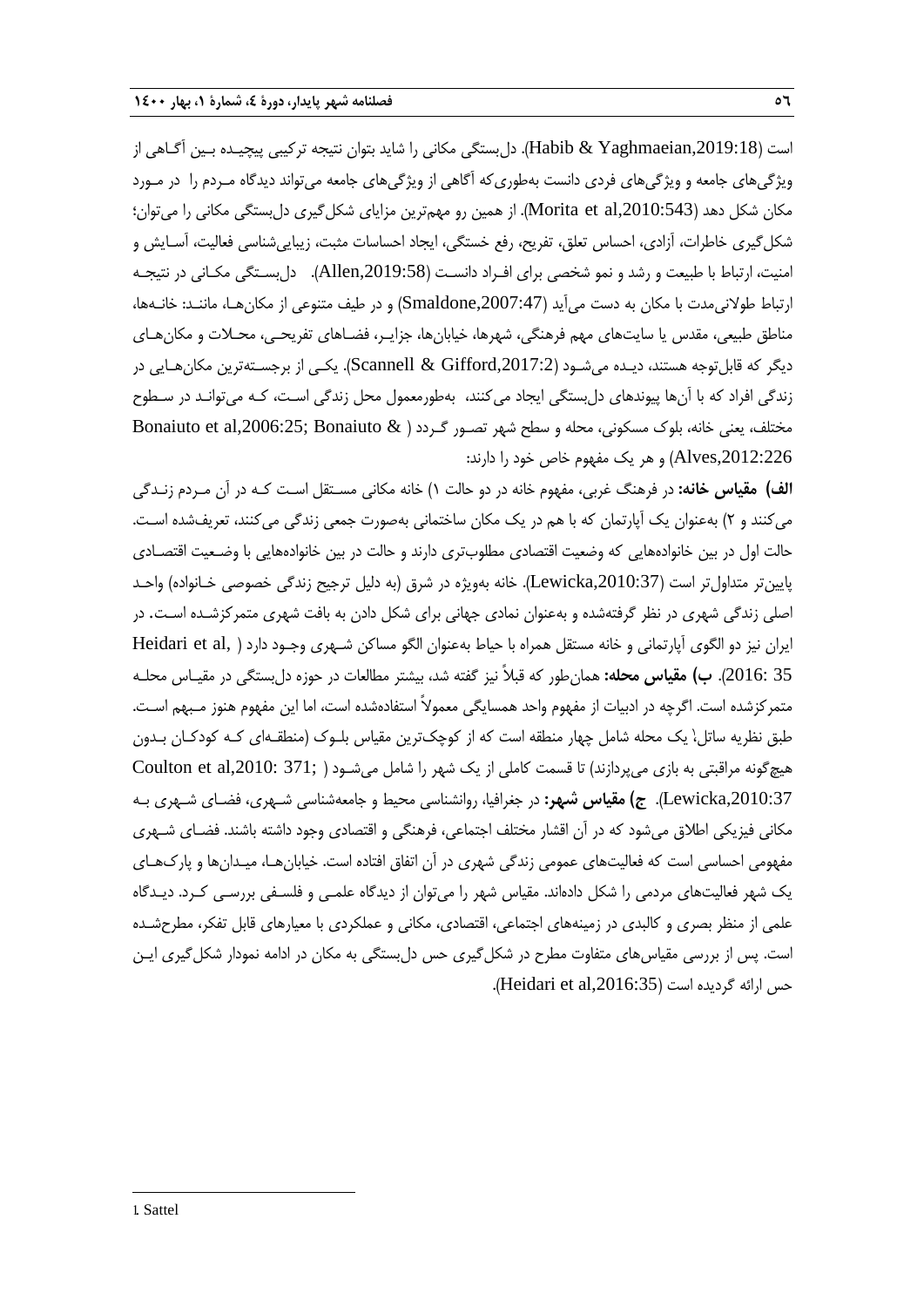

**شکل شماره .1 متغیرهای دلبستگی به مکان، منبع:)36 ,2016:al Heidariet(**

در میان بسیاری از محیطهای موجود برای شکلگیری رفتارهای انسانی، محیط مسکونی بهعنوان زمینـه کالبـدی بـرای نقش ها و روابط متنوع افراد متمایز است. ویژگی های محیط برجستهترین سهم را در شکلدهی به تجربههای محیطهای سکونتی دارند (Fried,1982:107). در این راستا، دلبستگی به محیطهای مسکونی بهعنوان یک پیشینه مهم رضایت، یعنی تجربه لذت یـا رضـایت ناشـی از زنـدگی در یـک مکـان مسـکونی خـاص محسـوب میگـردد ) & Amérigo ،زمینـه همـین در .(Aragonés,1997:51-52; Fleury-Bahi et al,2008:670; Bonaiuto et al,2015:3 محیطهای مسکونی امروزی و فضاهای اطراف آنها نیز به یک پدیده مهم تبدیلشدهاند. به دلیل کاهش کیفیت زنـدگی در شهرها و از بین رفتن عنصر محله یا شخصیت محل، جامعـه شـهری کـامالً بـه جامعـهای مصـرفگرا تبدیلشـده و متأسفانه تلاشی برای شکل گیری و ارتقای هویت در چنین جامعهای انجام نمیشود (Firidin Ozg,2006:79). همین امر ضرورت انجام مطالعه و پژوهشهای بیشتر در موضوع دلبستگی به مکان آنهم در محالت مسکونی بـهمنظور بـاال بردن کیفیت زندگی در شهرها دوچندان مینماید.

## **1 دلبستگی به محله**

همانطور که پیشازاین بیان شد مکان از مقیاسهای متفاوتی تشکیلشده است که از مهمترین آنها میتوان بـه خانـه اشاره نمود. سطح خانه مربوط به خانه تک خانواده و یا آپارتمان در ساختمانهای چند خـانوادهای اسـت. یـک محلـه یـا محدوده مشخص فضایی میتواند از یک بلوک کوچک تا یک بخش از شهرستان باشد (Lewicka,2011:211). یـک مکان میتواند بازهای از روابط اجتماعی، تعامل بـا امکانـات و خـدمات و فرصـتهای کـافی و مفیـد بـرای شـکل گیری خاطرات در زندگی ساکنین را در بسترهای کالبدی و اجتماعی فراهم آورد (Morita et al,2010:544). فرم خاصـی از دلبستگی مکانی، دلبستگی به محله است که اشاره به محله با افرادی که در آن زندگی میکنند، دارد ( Bonaiuto et ,2011:2al). دلبستگی به محله میتواند از طریق رویاروییها و برخوردهای روزانه با محی محله و همسایگان، تأمین شود که عواطف و احساسات افراد را نسبت به خانه و محله ترویج داده و هویت فردی و جمعی را ارتقاء میدهد (Zhu et al,2012:2442). یکی از تأثیرات مهم و مثبت دلبستگی به محله شکلگیری حس فضا است. این مفهوم بـه ارتبـاط احساس افراد با منطقه سکونتی خود و حـس تعلـق بـه آن مکـان اشـاره دارد (Dekker,2007:362). در محیطهـای

<sup>-</sup>1. Neighbourhood Attachment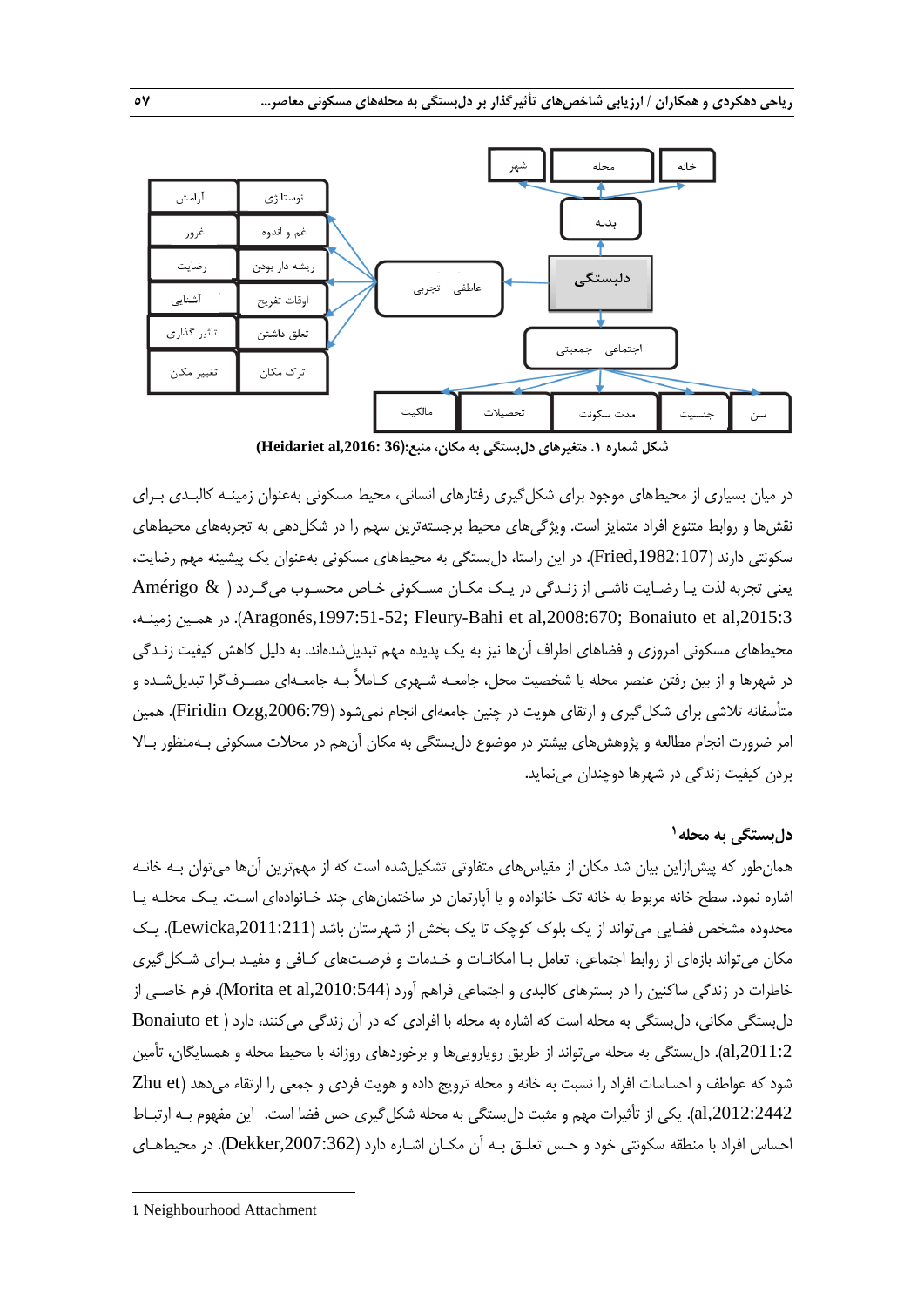مسکونی و محیطهایی مانند آن رسیدن به احساسی از مکان نمیتواند غایت نهایی باشد، بلکه ایجاد احساس دل بسـتگی و ایجاد دلبستگی نسبت به آن امری مهمتر و ضروریتر است. احساس دلبستگی بااحساس تجربه و معنا همراه اسـت. ایجاد احساس دل بستگی برای تأکید بر بهرهمندی فضا توسط ساکنین و تداوم استفاده از آن است. ابتدا به دلیل فردی که او را منزوی نسازد و از فضای باز و طبیعت بهره برد و در ثانی در محیطی که بهاجبار اشتراکات زیادی برای سـاکنان بـه وجود آورد. رسیدن به احساسی از اجتماع میتواند حسنی بر این اجبار باشد و بر میزان رضایت سـاکنان بیفزایـد )رامیـار و ضرغامی، ۱۳۹۶: ۴۲) و کیفیت زندگی آنها را بالا ببرد. کیفیـت زنـدگی مفهــومی گسـترده اسـت کـه مـواردی چـون زنـدگی خـوب، زنـدگی بـاارزش، زنـدگی رضایتبخش و زنـدگی شـاد را در برمیگیـرد )ابـراهیمزاده و رحمـانی، :1397 .(۵۲

#### **ابعاد و عوامل دلبستگی به محله**

در ادبیات دلبستگی به اجتمــاع محلــی، از الگــوی تئوریــک کاســاردا و جــانویتز ٰبــا نــام «الگــوی سیســتمیک» بســیار استفادهشده است. از دیدگاه این الگو، دلبستگی به اجتماع بهواسطه پیوستگی قوی با تعامالت اجتماعی به وجود میآیـد که در طول زمان با وابستگیهای میان فردی و شبکههای اجتماعی محلی توسعه مییابد. بر این اساس، دلبسـتگی بـه اجتماع شامل سه بعد فردی یا (شبکهای)، بعد مشارکتی و بعد احساسی (عاطفی) است. بعد فردی به درجه پیوند و روابـط با دوستان و خویشاوندان متمرکز در اجتماع محلی و گستردگی رواب در جامعه محلی اشاره دارد؛ بعد مشارکتی، چگونگی مشارکت شهروندان در سازمانهای اجتماعی رسمی و بهرهبرداری از پیونـدهای محلـی را بیـان میکنـد و بعـد عـاطفی، احساسات مثبت نسبت به اجتماع محلی را در برمیگیرد.

دیدگاه دیگری که بهگونهای بر اهمیت تعاملات اجتماعی بر دلبستگی به اجتماع تأکید دارد، دیدگاه «میـدان اجتمـاعی» است که بر اساس آن در جوامع باتجربه سطوح باالی همسایگی و نزدیکی به آشنایان، افراد پیوند عـاطفی قـویتری بـه اجتماعات مکانی نشان میدهند. تمرکز بر همسایگی و ارتبا با دیگران در دیدگاه میدان اجتماعی ممکن اسـت اهمیـت نسبی شاخصهای اجتماعی ساختاری و تعاملی دلبستگی جامعه را نشان دهد و به علت گسترش عرصه تعاملی با تعامل اجتماعی، پیش بینی میشود دل بستگی به اجتماع آسانتر شود (باستانی و نیکزاد، ۱۳۹۳: ۱۹۸) و در نتیجه بـهعنوان یـک شـاخص ارزشـمند اجتمـاعی محسـوب گـردد ),2014:1001Ruiz-Toruńczyk & Górny). دلبسـتگی مکـانی همچنین میتواند شامل ویژگیهای اجتماعی باشد؛ در سطح محله داشتن بسیاری از دوسـتان و شـرکت در فعالیتهـای اجتماعی حائز اهمیت است (Scannell & Gifford,2017:4). یک تصور و ایده دیگر دربـاره دل بسـتگی بـه جامعـه محلی توسط استرنبرگر (۱۹۸۱ میلادی) ارائهشده است و شامل سه فاکتور؛ ۱) حفـظ بسـیاری از ارتباطـات میـان فـردی محلی با دوستان، 2( داشتن بستگان و فامیل در محله و 3( داشتن مالکیتهای محلی از جمله مالکیت بر خانـهها هسـت (Carson et al,2010:163). لی و گست°(۱۹۸۳ میلادی)، به مقایسه دو مدل دلبستگی به محلـه پرداختهانـد؛ مـدل اول محله را بهعنوان یک اجتماع با مسئولیتهای محدود و بهعنوان یک اجتماع طبیعی فر میشود. مدل اول بر ایـن باور است که کارکردهای کلیدی که توسط محلهها انجام می شود از نهادهای اجتماعی دیگر گرفتهشـده اسـت، بنـابراین، محلهها اکنون میتوانند بهعنوان یکی از عرصههای اجتماعی شدن باشند. مدل دوم محله را بهعنوان یک جامعـه بـومی،

**.** 

5. Lee & Guest

<sup>1</sup>. Kasarda & Janowitz

<sup>2</sup>. Systemic pattern

<sup>3</sup>. Community Field Perspective

<sup>4</sup>. Sternberger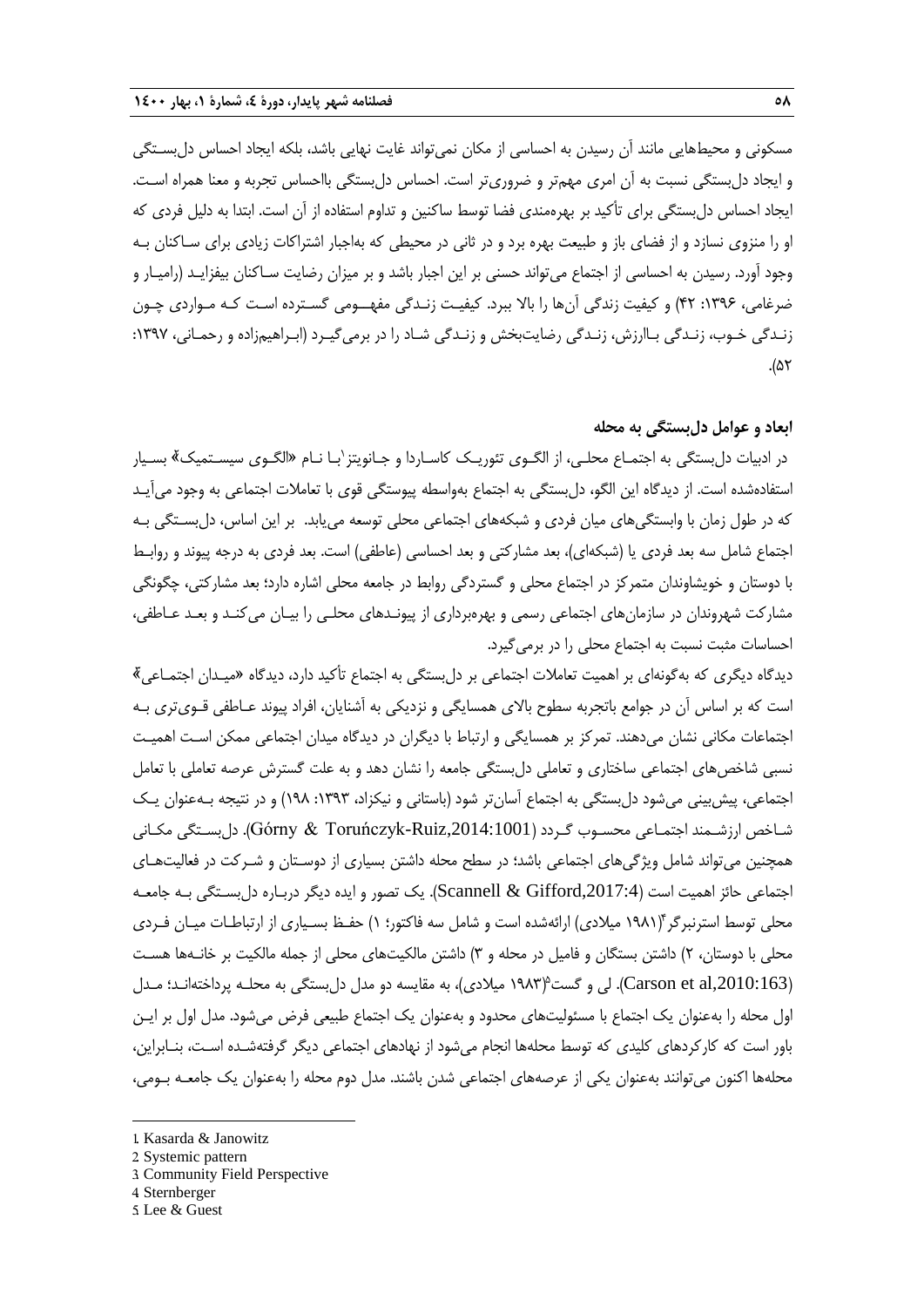درجهای بالا از ادغام و تعامل اجتماعی در میان ساکنان منطقه را نشان می دهد. ساکنین روابط صمیمی و سودمند خود را که در طول زمان از آنها کاسته نمیشود را گسـترش میدهنـد (Woolever,1992:99). بـراون`و همکـاران (۲۰۰۳ میلادی) معتقدند دلبستگی به محلـه بـرای سیاسـتگذارانی کـه قصـد جلـوگیری از زوال محلـههایی کـه در معـرض محرومیت قرار دارند، مهم است. در این نوع از محالت زوال کالبدی، از دست رفتن همبستگی اجتماعی و جرم و جنایـت یک تهدید هستند. دلبستگی مکانی بیشتر به حس جمعی، کاهش انتقال جمعیت و مسائل مربو به جرم و بـزه مـرتب است و در نتیجه سیاستگذاران نهتنها باید بر کاهش جرم و جنایت، بلکه بـه بهبـود کیفیـت زنـدگی سـاکنین بـهمنظور افزایش انسجام اجتماعی، بپردازند ),2016:21Turton). در جدول )1( مدلهای ارائهشده در زمینه مفهوم دلبستگی به محله، ابعاد و مؤلفههای آنها ارائهشده است.

| دیدگاهها و مدلهای ارائهشده                                                               |                    | نظريهپرداز                       |
|------------------------------------------------------------------------------------------|--------------------|----------------------------------|
| الگوی سیستمیک                                                                            | نام مدل            |                                  |
| دلبستگی به اجتماع بهواسطه پیوستگی قوی با تعاملات اجتماعی در طول زمان با وابستگیهای میان  |                    | (Kasarda &<br>Janowitz,<br>1974) |
| فردي و شبكههاي اجتماعي محلي توسعه مي يابد.                                               |                    |                                  |
| درجه پیوند و روابط با دوستان و خویشاوندان متمرکز در اجتماع محلی و<br>بعد فردي (شبكهاي)   | ابعاد و<br>مؤلفهها |                                  |
| گستردگی روابط در جامعه محلی                                                              |                    |                                  |
| بعد مشاركتي<br>چگونگی مشارکت پاسخگویان در سازمانهای اجتماعی رسمی و بهرهبرداری از         |                    |                                  |
| پیوندهای محلی                                                                            |                    |                                  |
| بعد احساسی (عاطفی) داحساسات مثبت نسبت به اجتماع محلی                                     |                    |                                  |
| دیدگاه میدان اجتماعی                                                                     | نام مدل            |                                  |
| در جوامع باتجربه سطوح بالای همسایگی و نزدیکی به آشنایان، افراد پیوند عاطفی قویتری به این |                    | (Theodori &<br>Luloff,           |
| اجتماعات مكانى نشان مىدهند.                                                              | مؤلفهها<br>2000)   |                                  |
| تمرکز بر همسایگی- ارتباط با دیگران – شاخصهای اجتماعی ساختاری و تعاملی                    |                    |                                  |
| دلبستگی به جامعه محلی                                                                    | نام مدل            |                                  |
| حفظ بسیاری از ارتباطات میان فردی محلی و با دوستان – داشتن بستگان و فامیل در محله – داشتن | مؤلفهها            | (Steinberger,<br>1981)           |
| مالکیتهای محلی از جمله مالکیت بر خانهها                                                  |                    |                                  |
| دلبستگی به محله                                                                          | نام مدل            |                                  |
| محله بهعنوان<br>کارکردهای کلیدی که توسط محلهها انجام میشود از نهادهای<br>مدل اول         |                    |                                  |
| یک اجتماع با<br>اجتماعی دیگر گرفتهشده است                                                |                    | (Guest &                         |
| کار کرد محلهها بهعنوان یکی از عرصههای اجتماعی شدن است.<br>مسئوليتهاى                     | مؤلفهها            | Lee, 1983)                       |
| محدود                                                                                    |                    |                                  |
| محله بهعنوان<br>درجهای بالا از ادغام و تعامل اجتماعی در میان ساکنان منطقه<br>مدل دوم     |                    |                                  |
| یک جامعه بومی<br>گسترش روابط صمیمی و سودمند ساکنین در محلات                              |                    |                                  |
| دلبستگ <i>ی</i> به محله                                                                  | نام مدل            | (Brown,                          |
| جلوگیری از زوال (کالبدی) محلههایی که در معرض محرومیت قرار دارند                          |                    | Perkins, &<br>Brown,             |
| همبستگی اجتماعی – جلوگیری از وقوع جرم و جنایت – ارتقاء حس جمعی – کاهش انتقال جمعیت       | مؤلفهها            | 2003)                            |

**جدول شماره .1 مدلهای ارائهشده در زمینه مفهوم دلبستگی به محله**

عالوه بر مؤلفهها و عوامل ذکرشده در جدول )3(، میتوان تعداد زیادی از عوامل سکونتی و جامعهشناسانه نظیر وضـعیت مالکیت، تعهد مالی بالاتر نسبت به محله، حضور زنـان و مـردان (جنسـیت)، حضـور کودکـان، طـول اقامـت و وضـعیت اقتصادی را در شکل گیری دل بستگی به محله دخیل دانسـت (Zhu et al,2012:2442). همچنـین از ویژگی هـای از محلهها که معموالً روی دلبستگی اثر میگذارند، میتوان به وضعیت اجتماعی – اقتصادی، گـردش جمعیـت و اخـتال

-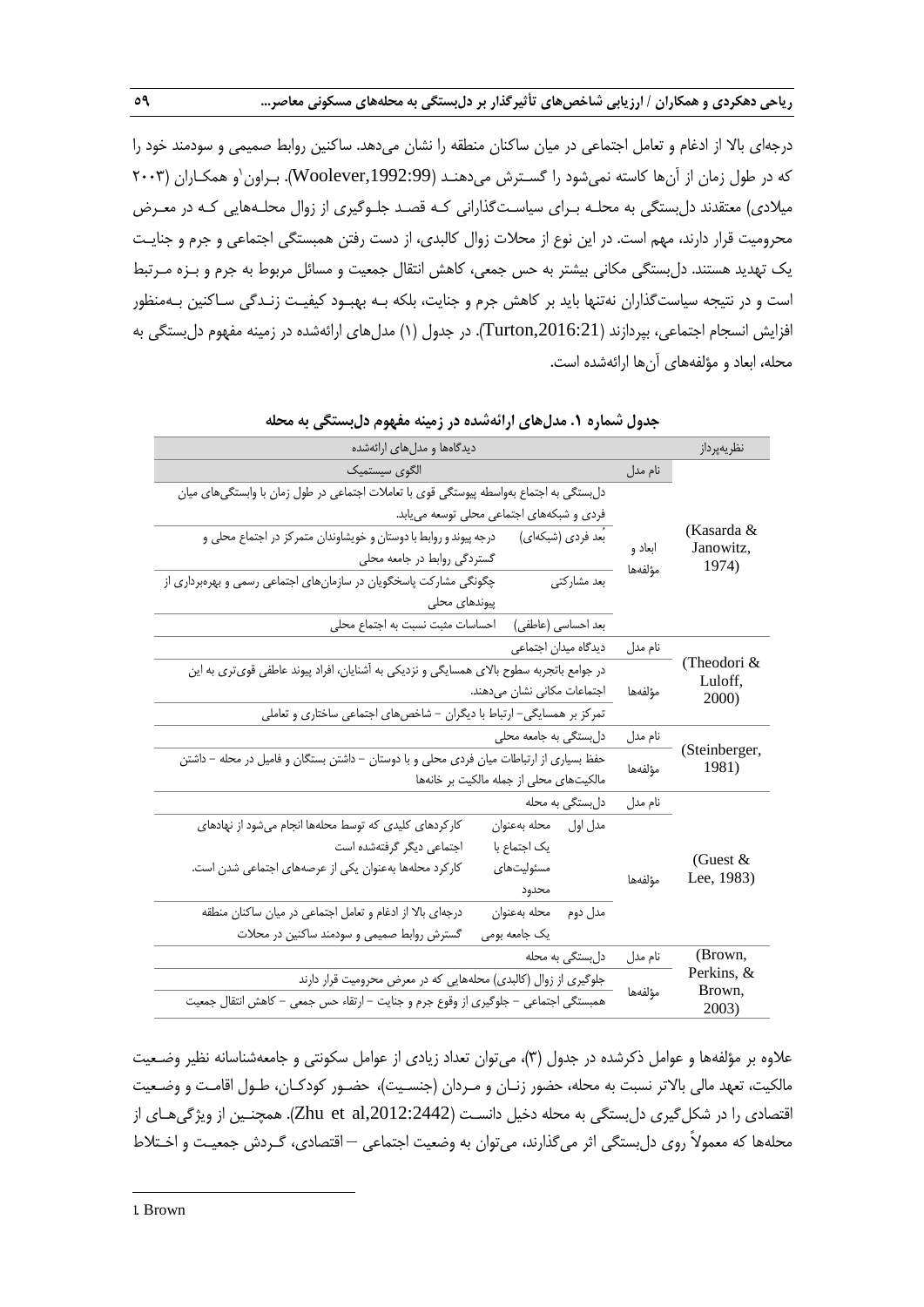1

اجتماعی اشاره نمود، که وضعیت اجتماعی – اقتصادی پایینتر، محرومیت بیشتر برای محله را فراهم میآورد و بهتبع آن ارتباط و سطح دلبستگی کمتری را به همراه دارد (Bailey et al,2012:211). پس از مرور ادبیات مربـوط بـه حـوزه دلبستگی مکانی و دلبستگی به محلههای مسکونی برای ادامه روند پـژوهش مـدل نظـری در قالـب شـکل )2( ارائـه گردیده است. مدل نظری پژوهش از ابعاد فرد، مشارکت، عاطفه (وابسته به انسان) و مکان (وابسته به محیط) تشکیل شده است که هر یک از این ابعاد مؤلفهها و شاخصها مربو به خود را شامل میشوند.



**شکل شماره .2 مدل نظری پژوهش**

**روش پژوهش**

پژوهش حاضر از نظر ماهیت در زمره پژوهش،های چگونگی ٰبوده و از حیث هدف کـاربردی اسـت و از روش،هـای پـژوهش پیمایشـی، توصیفی و همبستگی در آن بهره برده شده است. جهت جمعآوری اطالعات از اسناد و منابع کتابخانهای، پرسشنامه، مصاحبه و مشاهدات میدانی و بهمنظور تجزیهوتحلیل دادهها از آزمون رگرسیون چندمتغیره و نرمافزار SPSS استفادهشده اسـت. پـس از بررسـی پیشـینهو ادبیات پژوهش، شاخصهای مؤثر استخراج گردیدو در پی آن مدل نظری پژوهش تدوین شد. پسازآن پرسشنامهای طبـق ایـن مـدل برای استخراج نظرات ساکنین طراحی گردید. روایی ظاهری ابزار پژوهش (پرسشنامه) توسط اساتید دانشـگاه و پایـایی آن بـا اسـتفاده از آزمون آلفای کرونباخ تائید گردید. بهمنظور سنجش متغیرها در پرسشنامه از طیف سـنجش ۵ مرحلـهای لیکـرت و از شـیوه نمونـهگیری سیستماتیک جهت نمونهگیری استفادهشده است. حجم جامعه آماری شامل کلیه ساکنین محدوده (۷۵۸۱ نفر) و حجم نمونه با اسـتفاده از فرمول کوکران در سطح اطمینان %9٪ و با لحاظ 0/+=q= و با لحاظ خطای ۵+/+d محاسبهشده است. درنهایت با احتمال مخدوش بودن برخی از پرسشنامهها حجم نمونه 320 با استفاده از شیوه نمونهگیریسیستماتیک در نظر گرفته شد.

#### **محدوده موردمطالعه**

در این پژوهش محله چهارم از ناحیه 2 در منطقه 3 شهر یزد )بافت جدید و نوساز شهر( معروف به شهرك دانشگاه است. این محله مسکونی از شمال به بلوار فردوس و از جنوب به بلوار پروفسور حسابی، از شرق به بلوار امیرکبیر و از غرب به بلوار فلسطین محدود میشود. طرح آمادهسازی این محدوده در سال ۱۳۶۶ توسط مهندسین مشاور تجیر تهیه و

<sup>1</sup> . پژوهش با ماهیت چگونگی در مورد نسبتها و تغییر در آنها صحبت میکند که میتواند در هر سطح )بعد، مؤلفه و شاخص( مطرح گردد. در این پژوهش در سطح شاخصها مطرح گردیده و مقادیر هر شاخص نسبت به شاخصهای دیگر از منظر ساکنین محله شهرك دانشگاه ارزیابیشده است )جزوات کالسی روش پژوهش پیشرفته، دکتر حسین نور محمدزاد، 1398(.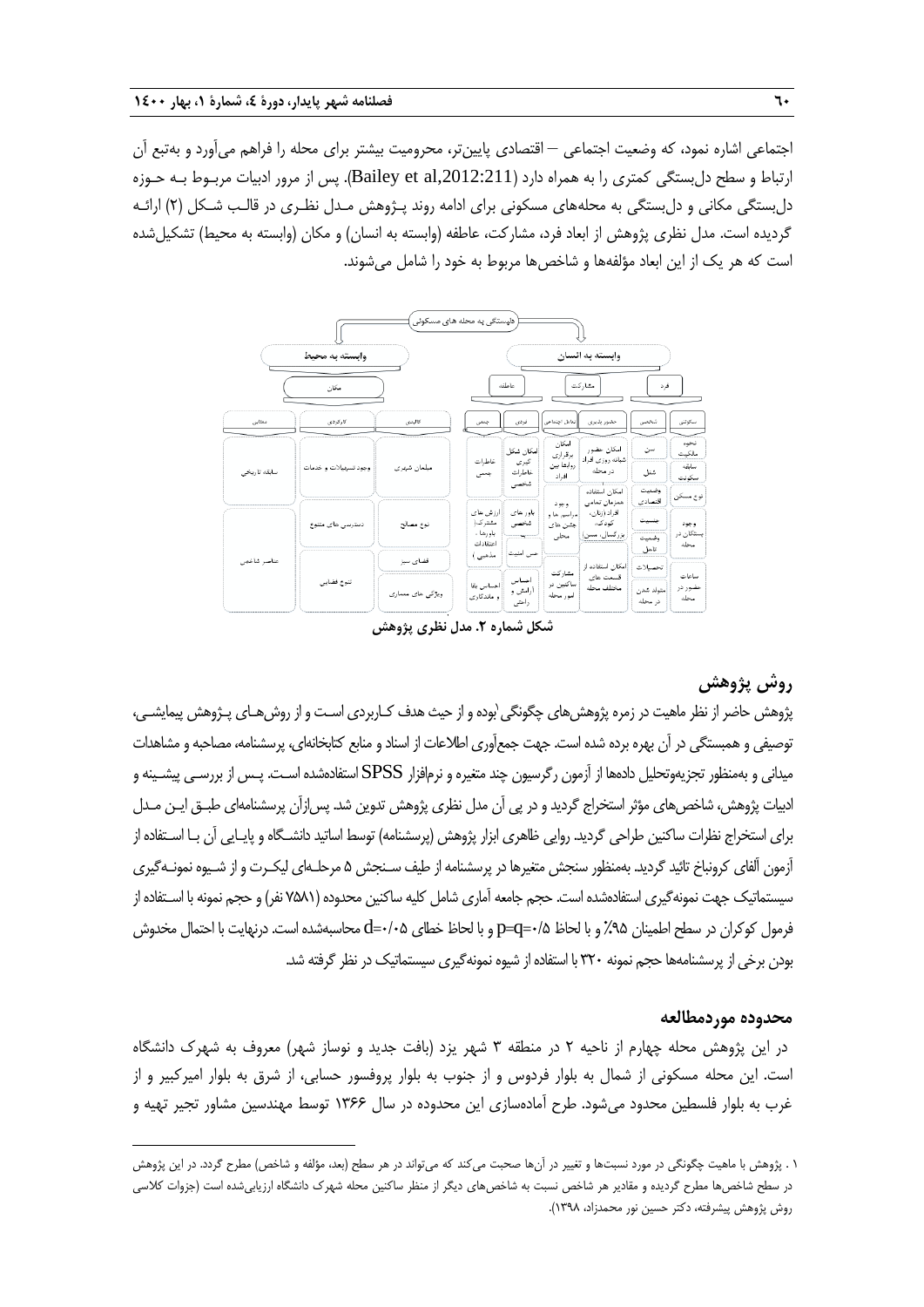اجراشده است. این محدوده دارای جمعیت تقریبی 17500 نفری و در مجاورت دانشگاه یزد قرارگرفته است )منتظرالحجه و همکاران، ۱۳۹۵: ۴۸). در شکل (۳) موقعیت شهرک دانشگاه مشخص است.



**شکل شماره .3 موقعیت شهرک دانشگاه در شهر یزد**

#### **بحث و یافتهها**

همانطور که بیان شد برای انجام این پژوهش پرسشنامهای در بین ساکنین شهرك دانشگاه یزد توزیع گردید و اطالعات مربوط به ویژگیهای دموگرافیک پاسخدهندگان استخراج گشت. در این پژوهش در بین پاسخدهندگان مردان ،۴۲٪، زنان 58 درصد، افراد مجرد 39 درصد و متأهلین 61 درصد را به خود اختصاص میدهند. در بازههای سنی پاسخدهندگان بازه )18 و پایینتر( 13/35 درصد، بازه )35-18( 32/68 درصد، بازه )36-50( 33/21 درصد، بـازه )51-65( 15/45 درصـد و بازه )65 و باالتر( 5/31 درصد را دارا میباشند. ازلحاظ نوع مالکیت در بین پاسـخ دهنگـان مالکیـت ملکـی 84 درصـد و مالکیت استیجاری 16 درصد است. در حوزه تحصیالت ساکنین افراد زیر دیپلم 9 درصد، دیـپلم 19 درصـد، لیسـانس 46 درصد و فوقلیسانس به باال 26 درصد میباشند. سابقه سـکونت پاسـخدهندگان در محلـه شـهرك دانشـگاه شـهر یـزد بهصورت )زیر 5 سال( 18 درصد، )5-10 سال( 24 درصد، )10-15 سال( 30 درصد و )15 سال به باال( 28 درصد است. پس از مشخص شدن اطالعات توصیفی پاسخدهندگان، ارزیابی شاخصهای تعیینشده برای حس دلبسـتگی بـه محلـه مسکونی صورت میگیرد. بهمنظور تعیین آزمون آماری مناسب جهت بررسی رابطه بین متغیرها، ابتدا با توجه بـه اینکـه دادهها بهصورت کمی و از نوع پیوسته و دارای مقیاس فاصلهای هستند، از آزمون کولموگراف- اسـمیرنف بـرای بررسـی توزیع نرمال دادهها استفاده شد. محاسبات انجامشده حکایت از قرارگیری معیار تصمیم )سطح معناداری sig )در سـطح بزرگتر از 0/05 و درنتیجه توزیع دادهها نرمال هسـتند. همچنـین ضـریب همبسـتگی 0/842 محاسبهشـده حکایـت از همبستگی باالی متغیرهـای مسـتقل و وابسـته دارد. ضـمن اینکـه متغیرهـای مسـتقل جمعـاً %70/9 )مجـذور ضـریب همبستگی) از واریانس (تغییرات) متغیر وابسته (دلبستگی بـه محلـه) را تبیـین میکننـد و از ایـن نظـر میتـوان گفـت درمجموع حجم شاخصهای منتخب در مدل پژوهش تا حد باالیی توانستهاند واریانس متغیر وابسته را تبیین نمایند.

| Model | R             | R Square | Adjusted R | Std. Error of |
|-------|---------------|----------|------------|---------------|
|       |               |          | Square     | the Estimate  |
|       | $\lambda$ ۲/۰ | ۷۰۹.     | ۱۶۷۵.      | $\gamma$ ۳۳   |

**جدول شماره .2 آمارههای مربوط به برازش مدل رگرسیون پژوهش**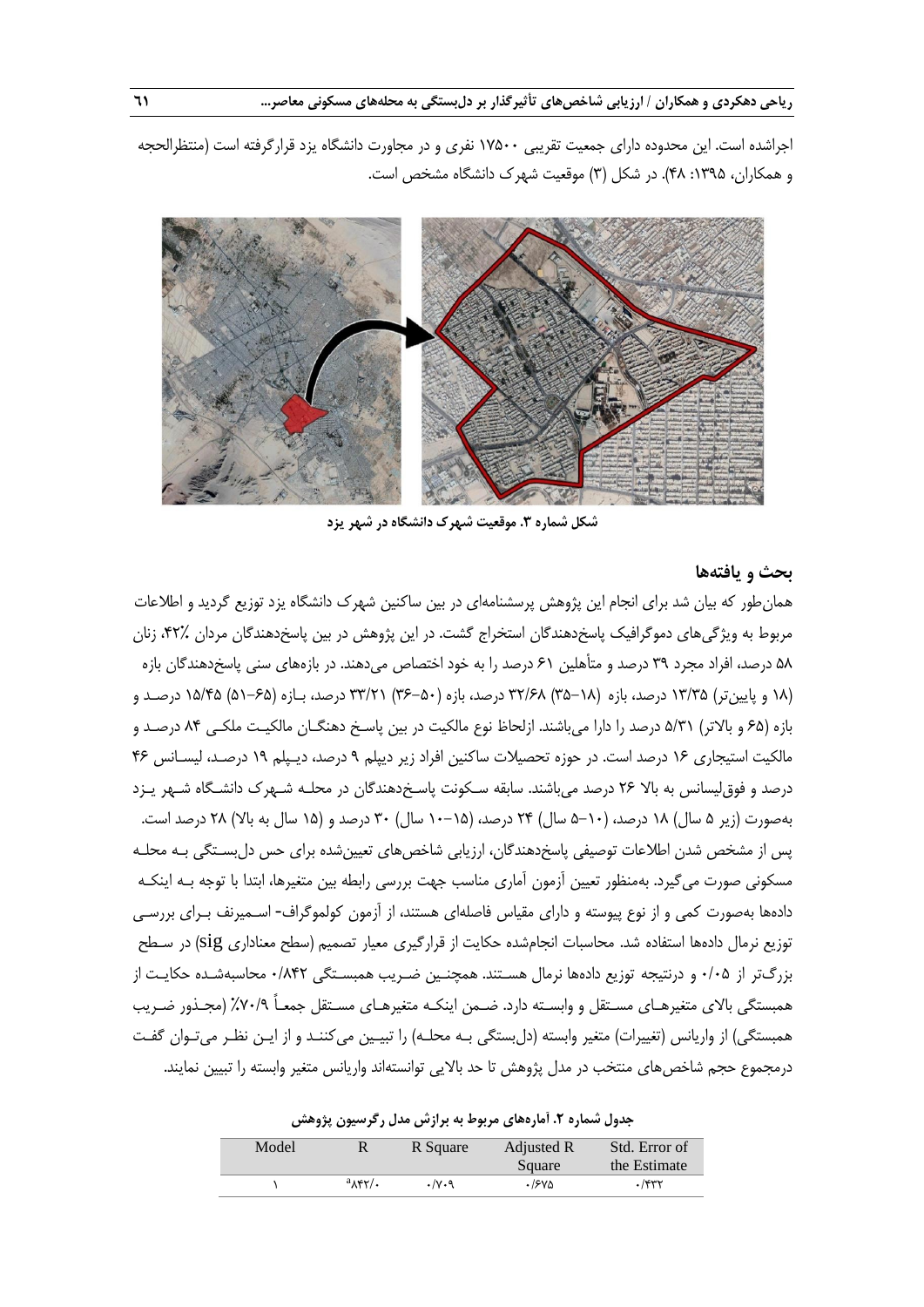بهمنظور بررسی پایایی پرسشنامه از آزمون آلفای کرونباخ استفاده گردیده است. ضریب کل آلفای کرونبـاخ محاسبهشـده برابر 0/832 بهدستآمده و ازآنجاکه این میزان از 0/7 باالتر است، همبستگی درونی بین گویهها زیاد و در نتیجـه پایـایی ابزار پژوهش، مطلوب است. بعالوه برای تعیین معنیداری مدل از آنالیز واریانس و آماره F استفادهشده اسـت. همـانطور که مالحظه میشود سطح معنیداری آنالیز واریانس کمتر از 0/05 است. در نتیجه مقدار F برای مدل معنیدار است. و در این صورت میتوان گفت متغیرهای مستقل پژوهش ترکیب خطی و مستقلی به متغیر وابسته دارند.

| بصوف فسنتص فالمستعر وارتباعتن للمعاق والراسيون بارواعتن |       |                          |            |                                    |            |              |
|---------------------------------------------------------|-------|--------------------------|------------|------------------------------------|------------|--------------|
| سطح معنیداری                                            | F     | ميانگين                  | درجه آزادى | مجموع                              |            | مدل          |
|                                                         |       | مرىعات                   |            | مربعات                             |            |              |
|                                                         |       | 1/ava                    | ٣٣         | $\Delta$ 1/911                     | Regression |              |
| $\cdot/\cdot\cdot$                                      | 9/141 | .70.                     | ۵۶         | 19/۶۱۲                             | Residual   | شهرک دانشگاه |
|                                                         |       | $\overline{\phantom{a}}$ | ٨٩         | $Y\setminus/\mathcal{F}\cdot\cdot$ | Total      |              |
|                                                         |       |                          |            |                                    |            |              |

**جدول شماره.3 آنالیز واریانس مدل رگرسیون پژوهش**

پس از تائید معنیداری مدل ضرایب مؤثر رگرسیونی متغیرهای مستقل بر متغیر وابسته محاسبهشده است که در جدول )9( قابلمشاهده میباشد.

| سطح                     | t                       | ضرايب                | ضرايب استاندارد نشده       |                         | مدل              | رديف |
|-------------------------|-------------------------|----------------------|----------------------------|-------------------------|------------------|------|
| معنىدارى                |                         | استاندار دشده        |                            |                         |                  |      |
|                         |                         | بتا                  | خطاى استاندارد             | B                       |                  |      |
| $\cdot/\cdot\cdot\cdot$ | $\mathbf{r}/\mathbf{r}$ | $\qquad \qquad -$    | $\cdot/\cdot$ \r           | $\mathbf{r}/\mathbf{r}$ | عدد ثابت         | ١    |
| $\cdot$ /۲۷)            | ۲/۷۳۵                   | $\cdot/\cdot\tau$    | .719                       | .1155                   | ویژگیهای شخصی    | ٢    |
| $\cdot/\cdot\cdot$ ۳    | $f/\lambda f$           | $\cdot$ /٣ $\cdot$ ۵ | $\cdot$ / $\cdot$ ۲۷       | $\cdot$ /۳۹۱            | معنايي           | ٣    |
| $\cdot/\cdot\cdot$ ۳    | ۲/۴۶۵                   | $\cdot$ /۳۵۴         | .719                       | $\cdot$ /۴۳۹            | حضور پذیری       | ۴    |
| $\cdot/\cdot\cdot\cdot$ | ۱/۹۱۲                   | $\cdot$ /۴۳)         | .1.79                      | .7017                   | تعاملات اجتماعي  | ۵    |
| $\cdot/\cdot\cdot$ ۲    | <b>FIAVT</b>            | $\cdot$ /۳۷۸         | .779                       | ۲۵۶.                    | ویژگیهای کالبدی  | ۶    |
| $\cdot/\cdot\cdot\cdot$ | ۲/۳۹۵                   | $\cdot$ /۴۰۲         | .715                       | $\cdot$ /۴۸۳            | احساس جمعى       | ٧    |
| $\cdot/\cdot\cdot\cdot$ | $\frac{8}{2}$           | $\cdot$ /٣٢٢         | $\cdot/\cdot\tau$          | .44                     | احساس فردى       | ٨    |
| $\cdot/\cdot\cdot$      | ۳/۴۳۹                   | $\cdot$ /٣٣٩         | $\cdot/\cdot$ 19           | $\cdot$ /۴۲۲            | ویژگیهای کارکردی | ٩    |
| $\cdot/\cdot\cdot$ ۳    | ۴/۸۹۳                   | $.$ /۴۶۳             | $\cdot/\cdot \Delta \cdot$ | .7849                   | ویژگیهای سکونتی  | ١.   |
|                         |                         |                      |                            |                         |                  |      |

**جدول شماره .4 ضرایب تأثیر رگرسیونی متغیرهای مستقل بر متغیر وابسته در شهرک دانشگاه**

همان طور که پیش ازاین بیان شد متغیرهای مستقل درمجموع ٧٠/٩٪ از واریانس (تغییرات) متغیر وابسته (دل بسـتگی بـه محله) در شهرک دانشگاه را تبیین میکنند. با توجه به ضرایب رگرسـیون محاسبهشـده ۸ متغیـر پـژوهش دارای رابطـه مستقیم و معنیداری با متغیر وابسته هستند و تنها متغیر ویژگیهای شخصی با بتای 0/031 و سـطح معنـیداری 0/271 رابطه معنیداری با متغیر وابسته پژوهش ندارد. این بدان معناست که شـاخصهایی نظیـر سـن، شـغل، وضـعیت تأهـل، تحصیالت و ... رابطه معنیداری با دلبستگی به مکان ندارند و به عبارتی کـاهش یـا افـزایش سـن و تحصـیالت و یـا تغییرات شغلی تأثیر معناداری بر دلبسـتگی افـراد بـه محلـه آنهـا نـدارد. مـرور پژوهشهـای انجامشـده در خصـوص شاخصهای مؤثر بر دلبستگی به مکان نشان میدهد تنها در پـژوهش رحیمـی و همکـاران )1395( ایـن شـاخص بـر دلبستگی به مکان مؤثر بوده است و در سایر پژوهشها نیز نتایج مشابه پژوهش حاضر بوده است.

نتایج پژوهش حاکی از آن است که متغیر ویژگیهای سکونتی با بتای 0/463 بیشترین شدت رابطه معنیدار را بـا متغیـر وابسته دارد. بهعبارتدیگر شاخصهایی نظیر ساعات حضور در محله، نحوه مالکیت، سابقه سکونت در محله و وجود اقوام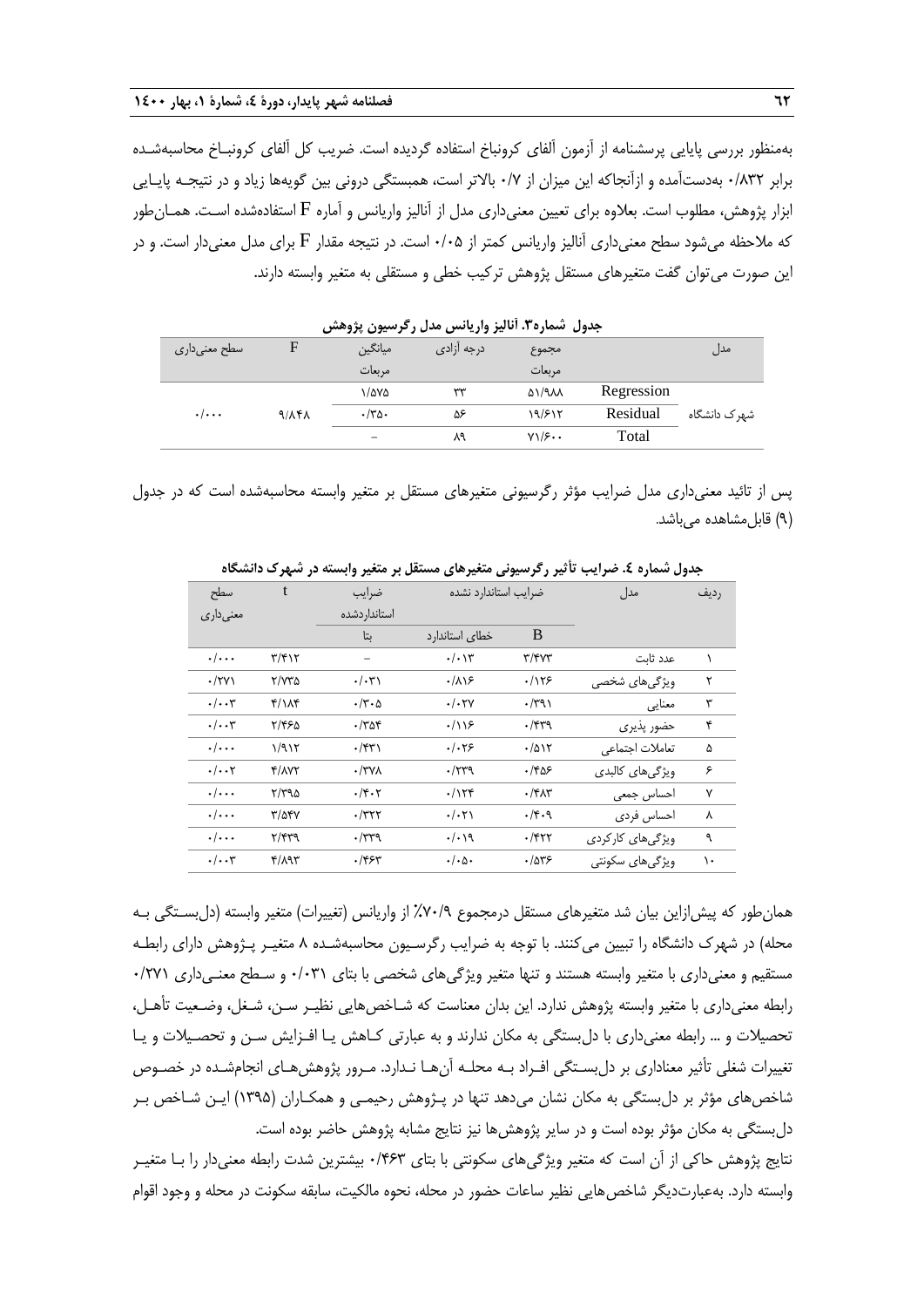و خویشاوندان در محله بیشترین تأثیر را بر دلبستگی ساکنین به محله دارند. بهعنوانمثال مالکیت ملکـی سـاکنین و یـا مدتزمان بیشتر سکونت در محله باعث افزایش وابستگی و بهتبع آن دلبستگی بیشتر به محل زندگیشان خواهد شد. از میان سه عاملی که استرنبرگر (۱۹۸۱ میلادی) بهعنوان عوامل اصلی مؤثر بر دلبستگی به محله ذکر میکنـد دو عامـل وجود اقوام و خویشاوندان و نحوه مالکیت که در متغیر ویژگیهای سکونتی مستتر بودهاند اهمیت قابلمالحظهای دارند و در حقیقت نتایج این پژوهش با یافتههای استینبرگر مطابقت باالیی دارد.

متغیر معنایی با در برداشتن دو گویه (شاخص) به نامهای سابقه تاریخی و وجود عناصر شاخص با ضـریب بتـای ۰/۳۰۵ کمترین میزان رابطه معنیدار را با وابسته متغیر داشته است. علت این امر را میتـوان در عـدم وجـود نشـانهها و عناصـر شاخص در شهرك دانشگاه و از سوی دیگر قدمت کم و نداشتن سابقه تاریخی این محله دانست.

پس از متغیر ویژگیهای سکونتی، متغیر تعامالت اجتماعی با ضریب بتای 0/431 بیشترین رابطه معنیداری را بـا متغیـر وابسته دارد. این متغیر دربردارنده سه گویه امکان برقراری رواب بین افراد، وجود مراسمها و جشنهای محلی و مشارکت ساکنین در امور محله می باشد. نبود بستر مناسب جهت برقراری تعاملات و شکل گیری روابـط بـین افـراد در بافتهـای جدید شهری یک مسئله بسیار اساسی است، لذا توجه به آن و در نظر گرفتن شکلگیری تعـامالت اجتمـاعی بـین افـراد برای ایجاد حس دلبستگی به محله در ساکنین امری انکارناپذیر است. البته در مورد شهرك دانشگاه شـرای نسـبت بـه دیگر محالت جدید شهر یزد کمی متفاوت است. بهگونهای که وجود میدان فرهنگ در این محدوده بهعنوان یک کـانون عملکردی و اجتماعی در مقیاس شهر سبب شده است تا بسیاری از ساکنین شـهرك دانشـگاه بسـتری جهـت تعـامالت اجتماعی و گردهمایی داشته باشند. به این دلیل این شاخص دارای اهمیت باالیی از دید ساکنین بوده است.

ارتباط فرد با محل زندگی خود میتواند گستره وسیعی از محیطهای کالبدی و غیر کالبدی را شامل شود، که هر دو نقش بسزایی در دلبستگی به مکان دارند. کیفیتهای کالبدی محیط با تأثیر مستقیم بر کیفیت زندگی ساکنین عاملی مهم در افزایش و کاهش وابستگی ساکنین به بستر سکونتشان محسوب میشـود. در ایـن پـژوهش متغیـر کالبـدی بـا 4 گویـه )مبلمان شهری، نوع مصالح، فضای سبز و ویژگیهای معماری( ضـریب بتـایی برابـر بـا 0/378 بـه دسـت آورده اسـت. بهعبارتدیگر با ارتقای یک واحد سطح کیفی و کمی متغیر کالبدی میزان دلبستگی بـه محلـه 0/378 افـزایش خواهـد یافت.

متغیرهای پنجم، ششم و هفتم به ترتیب عبارتاند از حضور پذیری، ویژگیهای کارکردی و احسـاس فـردی کـه میـزان ضریب بتای محاسبهشده آنها به ترتیب ۰/۳۳۹ ۰/۳۳۹ و ۰/۳۲۲ بهدستآمده است.

متغیر حضور پذیری با دربرداشتن شاخصهای امکان استفاده از قسمتهای مختلف محله، امکان استفاده همزمان تمامی افراد (زنان، کودک، بزرگ<code>سال، مسن) و امکان حضور شبانهروزی افراد در محله، تأکید زیادی بـه فـراهم کـردن شـرایط</mark></code> مکانی برای حضور همه ساکنین از حضور زنان گرفته تا حضور افراد مسن، کودکان و معلـولین، دارد. ایـن متغیـر تمرکـز اصلی خود را بر روی عدالت در استفاده از بخشها و فضاهای مختلف محله در زمانهای مختلف برای سـاکنین شـهرك دانشگاه میگذارد. بهعبارتدیگر هر قدر ویژگیهای محیط برای استفاده از گروههای سنی و جنسی مختلف و گروههـای خاص اجتماعی نظیر معلولین مهیا باشد میزان دلبستگی به آن افزایش خواهد یافت.

متغیر ویژگیهای کارکردی با شاخصهای وجود تسهیالت و خـدمات، دسترسـیهای متنـوع و وجـود تنـوع فضـایی، در شکلگیری حس دلبستگی ساکنین محالت شهرك دانشگاه مؤثر خواهد بود. بهبیاندیگر آسایش و سهولت دسترسی به خدمات روزمره ساکنین تأثیر بسزایی بر دلبستگی به مکان خواهد داشت. بهعنوانمثال میتوان به استقرار کاربریهـایی همچون نانوایی، قصابی، میوهفروشی، مسجد، مدرسه و بوستان محله اشاره نمود.

احساس فردی نیز بهعنوان متغیری با چهار گویه امکان شکلگیری خاطرات شخصی، باورهـای شخصـی، داشـتن حـس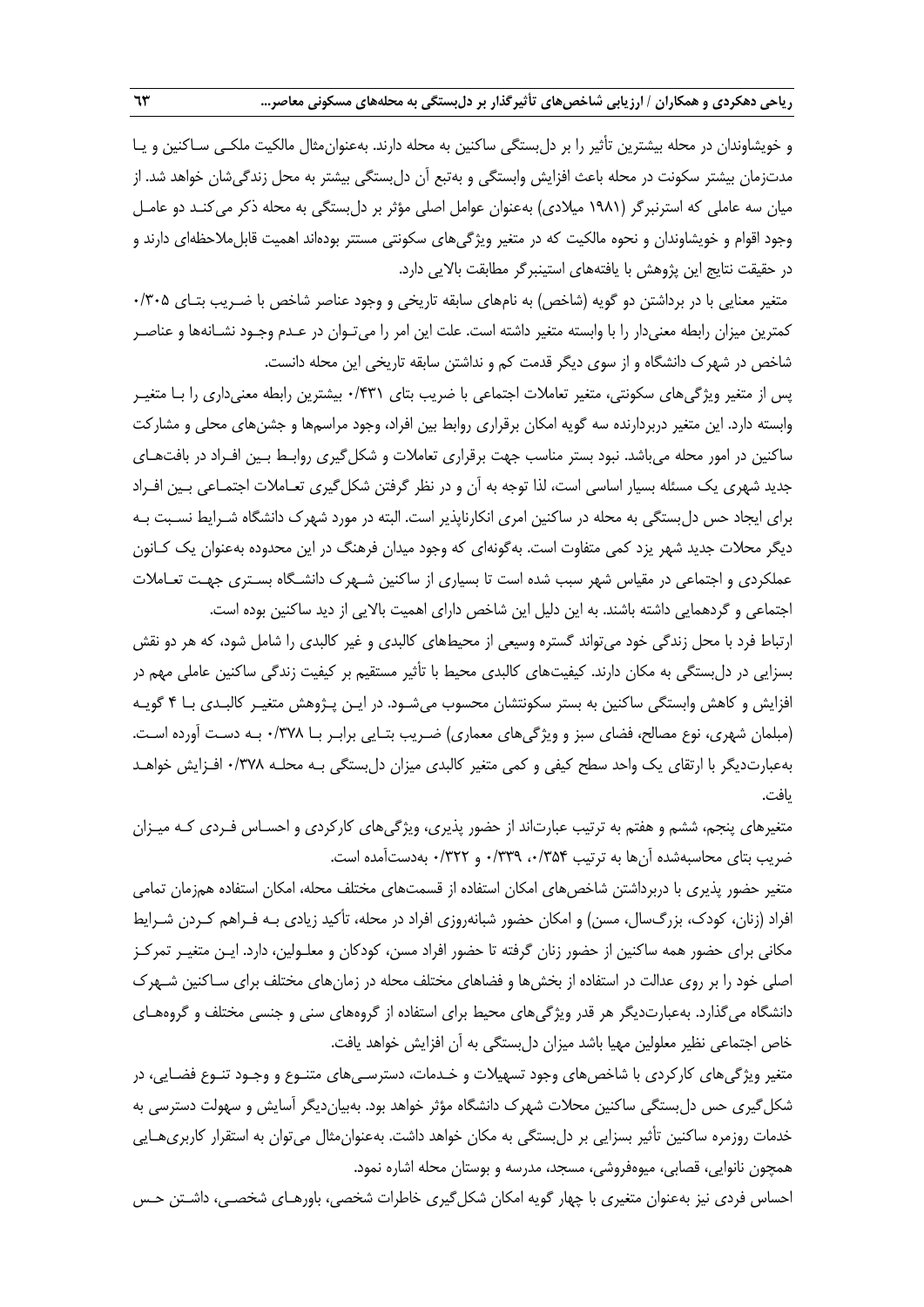امنیت و احساس آرامش و راحتی حائز اهمیت می باشد. بهعبارتی دیگر فارغ از ویژگی هـای کالبـدی و کـارکردی محـیط، ویژگیها و احساسات فردی نیز از جمله عوامل مؤثر بر شکلگیری و ارتقای دلبستگی به محله هستند. پـس از مباحـ گفتهشده میتوان اولویتبندی شاخصهای تأثیرگذار بر دلبستگی به محله شهرك دانشگاه شهر یزد را بر اساس ضرایب رگرسیون محاسبهشده را طبق جدول زیر مشاهده نمود.

| نتايج أزمون فرضيهها | سطح معنىدارى            | بتا                      | تعداد گويەھا | متغير                   | کد             |
|---------------------|-------------------------|--------------------------|--------------|-------------------------|----------------|
| تائيد               | $\cdot/\cdot\cdot$ ۳    | ۶۴۶۳.                    | ۵            | ویژگیهای سکونتی         | H1             |
| تائىد               | $\cdot/\cdot\cdot\cdot$ | $\cdot$ /۴۳)             | ٣            | تعاملات اجتماعي         | H4             |
| تائىد               | $\cdot/\cdot\cdot\cdot$ | .7.7                     | ٣            | احساس جمعى              | H <sub>6</sub> |
| تائىد               | $\cdot/\cdot\cdot$      | $\cdot$ /۳۷۸             | ۴            | كالبدى (كالبد مكان)     | H7             |
| تائىد               | $\cdot/\cdot\cdot$ ۳    | .788                     | ٣            | حضور پذیری              | H <sub>3</sub> |
| تائىد               | $\cdot/\cdot\cdot\cdot$ | $\cdot$ /۳۳۹             | ٣            | کار کردی (کار کرد مکان) | H <sub>8</sub> |
| تائىد               | $\cdot/\cdot\cdot\cdot$ | $\cdot$ /۳۲۲             | ۴            | احساس فردى              | H <sub>5</sub> |
| تائىد               | $\cdot/\cdot\cdot$ ۳    | $\cdot$ /٣ $\cdot$ ۵     | ۲            | معنایی (معنای مکان)     | H <sub>9</sub> |
| عدم تائيد           | $\cdot$ /۲۷)            | $\cdot/\cdot \mathsf{r}$ | ٧            | ویژگیهای شخصی           | H <sub>2</sub> |

**جدول شماره .5 اولویتبندی شدت تأثیرگذاری متغیرها و نتایج آزمون فرضیهها**

## **نتیجهگیری**

همانگونه که پیشتر بیان شد محالت بهعنوان یکی از اصلیترین بسترهای سـکونت در شـهرها محسـوب میشـوند و نقش بسزایی در ساختار کالبدی و کارکردی هر شهر ایفا میکنند. با توجه به اهمیت ایـن نقـش، توجـه بـه کیفیتهـای فضایی برای حفظ پویایی و تداوم جریان و سکونت امری حیاتی محسوب میشود. برای ایـن منظـور، بـرانگیختن حـس دل بستگی به محلات در قالب محیطهای مسکونی معنادار بهمنظور تسهیل در وقوع و شـکل گیری تجربـههای متفـاوت توسط ساکنین، راهکاری مناسب قلمداد می شود تا محیطهای مسکونی موجود را به «مکانهایی» بدل سازد که می توانند پیوند عاطفی عمیقی بین ساکنین و محیط سکونتشان ایجاد کنند.

در پژوهش حاضر شاخصهای مؤثر بر دلبستگی به محله شهرك دانشگاه در شهر یزد از سوی ساکنین مورد تحلیل قرار گرفتند. نتایج پژوهش بر اساس دیدگاه ساکنین حکایت از آن دارد که 8 متغیر رابطه معنیدار و مستقیم با دلبسـتگی بـه محله دارند و تنها یک متغیر فاقد رابطه معناداری با دلبستگی هسـت. ایـن بررسـی نشـان میدهـد متغیـر ویژگیهـای سکونتی با شاخص هایی نظیر نوع مالکیـت، مـدت سـکونت و وجـود بسـتگان در محلـه (بعـد فـردی) بیشـترین شـدت تأثیرگذاری بر حس دلبستگی به محله مسکونی شهرك دانشگاه شهر یزد را دارند. این امر را میتوان ادعـایی بـر تـأثیر مدتزمان سکونت در محلات بر شکلدهی به حس دلبستگی به محیط مسکونی دانست، بدین ترتیب که هر چه سابقه حضور در محله بیشتر و مالکیت مسکن بهصورت شخصی باشد جابهجاییها کاهشیافتـه و احسـاس مسـئولیت در افـراد نسبت به محیط زندگیشان تبلور می یابد و در نتیجه حس دل بستگی به محله افزایش پیدا خواهد کرد.

فاکتورهای جمعی نظیر احساس جمعی، تعامالت اجتماعی و حضور پذیری، در مراتب بعدی هسـتند کـه بـر ذات جمعـی بودن رویدادها در سطح محالت صحه میگذارند و همانگونه که در این پـژوهش مشـخص شـد در بافتهـا و محـالت شهری معاصر شاهد کاهش چشمگیر سطح بروز اتفاقات گروهی نظیر خاطرات متفاوت در محالت مسـکونی هسـتیم. در این رابطه شاخصهای مکانی نیز اهمیت خود را از تأثیر کیفیتهای فضایی و تسهیالت مربو به آن میگیرند و در نظـر گرفتن آنها در محلات مسکونی برای تحقق رویدادهای جمعی غیرقابل انکار است.

از سوی دیگر در محله شهرك دانشگاه یزد شاهد تأثیر پایین متغیرهای فردی نظیر احساس فردی و ویژگیهای شخصی بر ایجاد و ارتقای دلبستگی به محله هستیم، تا جایی که بر خالف بسـیاری از پژوهشهـایی کـه درگذشـته در مقیـاس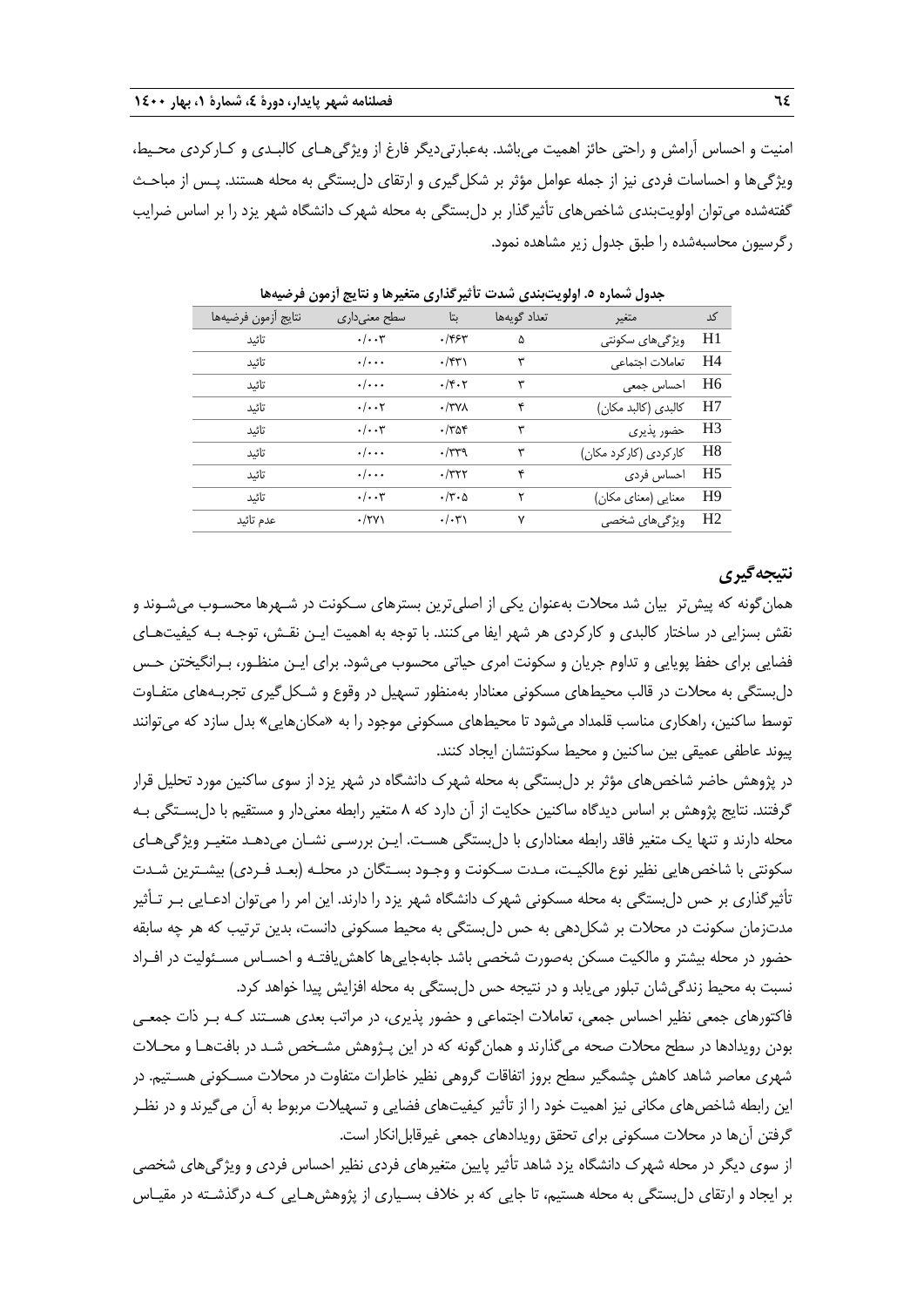محالت مسکونی صورت گرفته، در این پژوهش ویژگیهای شخصی در شـکلدهی بـه دلبسـتگی سـاکنین بـه محلـه مسکونی خود بیتأثیر هستند. این امر گویای این است که محله شهرك دانشگاه بهعنوان یک محلـه مسـکونی جدیـد و بدون قدمت و ریشه تاریخی فاقد روح جمعی و اجتماعی است و از نبود تعامالت اجتماعی و حضور مردم در سـطح محلـه بیشترین رنج را میبرد و نیازمند توجه به عواملی است که منجر به دمیدن روح جمعی به محله میشوند. در طی دهههای اخیر محالت شهری در بافتهای معاصر بهنوعی فارف از چنین موضوعاتی و با نگاه صـرفاً کالبـدی شـکلگرفته و رشـد نمودهاند، که منجر به بروز تبعاتی اینچنینی در وجوه مختلف اجتماعی و فرهنگی شده است. لذا به نظر توجه به ایجـاد و همچنین توسعه بسترهای الزم برای بروز رفتارهای جمعی و تعامالت اجتماعی و بهتبع آن ارتقای سطح حضور پذیری در فضاهای عمومی الزامی است. درنهایت تالش گردیده است تا پیشنهادهایی بهمنظور باال بردن کیفیت در محالت معاصـر شهری و شکل دهی به دل بستگی ساکنین به آنها به شرح ذیل ارائه شود:

- ◆ تشویق و ترغیب ساکنین به شرکت در فعالیتهای جمعی و مشارکتی برای بهبود وضعیت محلـه بـهمنظور تقویـت حس تعلق و جلوگیری از جابـهجاییهای زودهنگـام و افـزایش طـول مـدت سـکونت از طریـق برپـایی جلسـات، گردهمایی و جشنهای محلهای؛
- ایجاد و توسعه مرکز محله، فضاهای عمومی و بوستانها بهمنظور فراهم کـردن شـرای بـرای حضـور سـاکنین در سطح محله و شکلگیری خاطرات جمعی؛
	- استفاده از الگوهای معماری بومی و تاریخی یزد بهمنظور تسهیل در شکلگیری هویت محلهای در بین ساکنین
	- مکانیابی عناصر شاخص و نشانههای بصری-کالبدی در مقیاس محله بهمنظور ایجاد شخصیت متمایز به محله؛
- ایجاد بستر کالبدی مناسب جهت حضور گروههای مختلف بهویژه معلولین، سالمندان، زنان و کودکان با هـدف بـاال بردن حس مشارکت.

#### **تقدیر و تشکر**

بنا به اظهار نویسنده مسئول، این مقاله که برگرفته از پایان نامه کارشناسی ارشد بوده حامی مالی نداشته است.

#### **منابع**

- 1 ابراهیمزاده، عیسی و(رحمانی، اسماعیل )1397( ارزیابی کیفیت زندگی ذهنی- ادراکی در مناطق شهری و تبیین عوامل مـؤثر بر آن مطالعه موردی: شهر کنارک، فصلنامه شهر پایدار، دوره۱، شماره ۳، صص. ۶۴–۵۱.
- 2 امیرکافی، مهدی و (شکوفه فتحی )1390( بررسی عوامل مؤثر بر دلبستگی به محله مسکونی »مطالعه موردی: شهر کرمان«، فصلنامه مطالعات اجتماعی ایران، سال ۵، شماره ۱ (پیاپی ۱۳)، صص. ۲۶-۲.
- 3 باستانی، سوسن و نی(کزاد، سلمه )1393( شبکههای اجتماعی فردی و دلبستگی به محله در شهر تهران: با تأکیـد بـر وسـایل ارتباطی نوین، فصلنامه مطالعات و تحقیقات اجتماعی در ایران، دوره ۳، شماره ۲، صص. ۲۲۰-۱۹۳.
- 4 پیربابایی، محمدتق (ی؛ قره بگلو، مینو؛ علینام، زهرا )1394( بررسی فرآیند دلبستگی به مکان در مطالعـات شـهری بـا رویکـرد روانشناسی شناختی، فصلنامه تازههای علوم شناختی، سال ١٧، شماره ١، صص. ٥٩-۴۶.
- 5 تردست، زهرا؛ رجبی،( آزیتا؛ مشکینی، ابوالفضل )1399( الگوی تحققپذیری شاخصهای بومی شهر بیوفیلیک مطالعه موردی: مناطق ۹ و ۱۰ کلان شهر تهران، فصلنامه شهر پایدار، دوره۳، شماره ۱، صص. ۱۴۶–۱۲۳.
- ۶ دانشپور، سید عبدالها) ی و سالاری پور، علیاکبر (۱۳۹۶) اولویتبندی راهبردهای ارتقاء دلبستگی کودکان بـه محلـه گلسـلر رشت با استفاده از QFD، فصلنامه مطالعات برنامهریزی سکونتگاههای انسانی، سال ،12 شماره ،38 صص. .119-137
- 7 رامیار، رضا و ضررام(ی، اسماعیل )1396( تأثیر دلبستگی به مکان بر سرمایه اجتمـاعی در محی هـای مشـترك همسـایگی؛ نمونه موردی: مجتمع مسکونی نور در تهران، فصلنامه مطالعات شهری، دوره ۶، شماره ۲۳، صص. ۵۲-۳۹.
- 8 رحیمی، لیال؛ رفیعی ( ان، مجتبی؛ باقری، محمد )1395( تبیین مؤلفههای "دلبستگی به مکان " در مقیاس محله و شهر و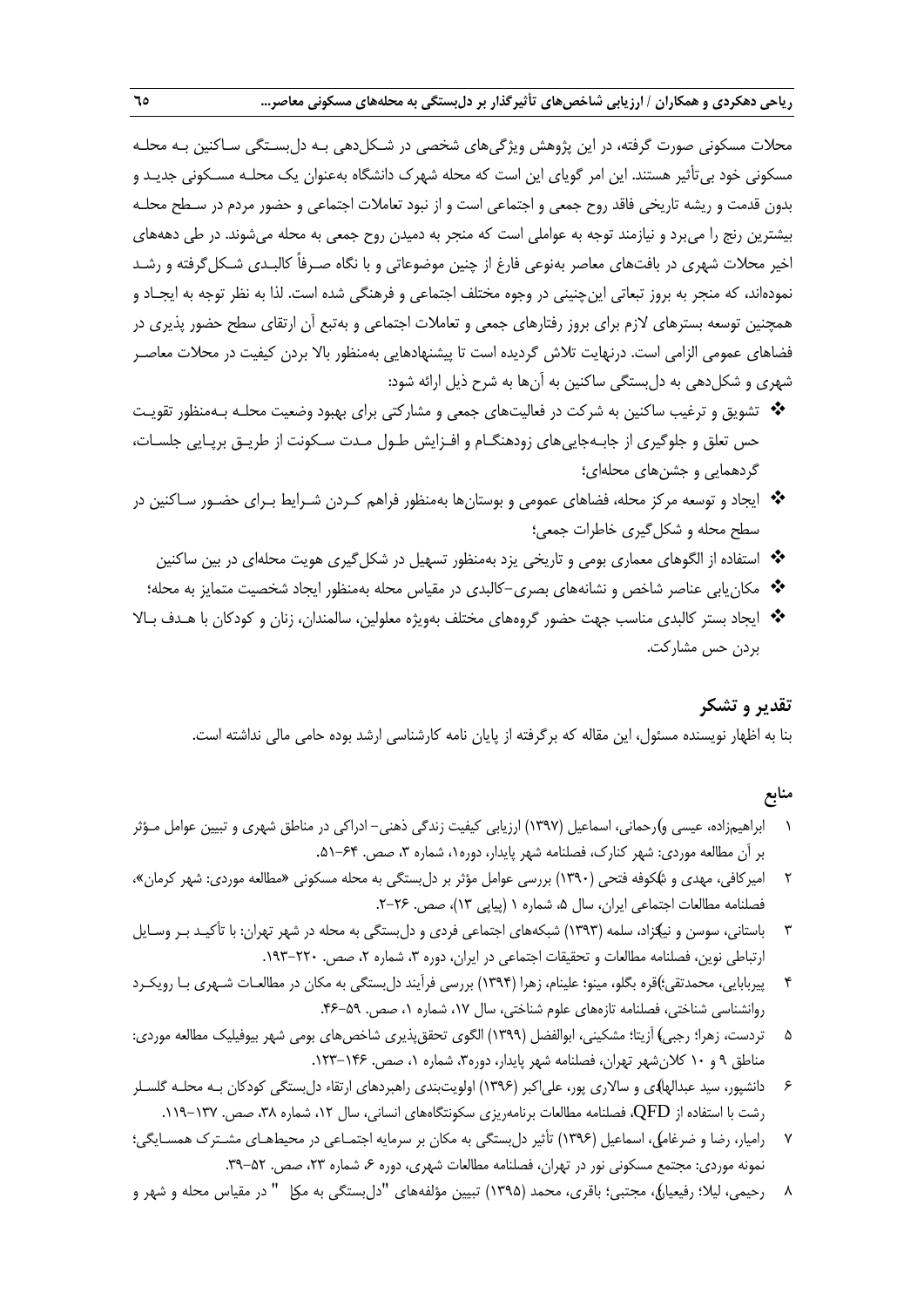تحلیل تعمیمپذیری آن؛ نمونه موردی: محله تاریخی سرخاب تبریز، فصـلنامه آرمانشـهر، دوره ۹، شـماره ۱۷، صـص. ۲۳۶-.77۵

- 9 ریاحی دهکردی، ( علی؛ منتظرالحجه، مهدی؛ شریف نژاد، مجتبی )1400( تعیین عوامل مؤثر بـر ارتقـاء "دلبسـتگی مکـانی" ساکنین در مراکز محلات معاصر (موردمطالعه: محله کوی اساتید شهر یزد)، معماری و شهرسازی ایـران، دوره ۱۲، شـماره ۰۱ صص  $(1 - 1)$ ۰.
- 10 ساالری پور، علیاکبر ()1397( بررسی فرایند دلبستگی کودکان به محله، مطالعه محله گلسار شـهر رشـت، فصـلنامه دانـش شهرسازی، سال ۲، شماره ۲، صص. ۳۹-۲۳.
- 11 سرایی، محمدحسین )(1386( الگوهای چندگانه توسعه فیزیکی شهر یزد، فصـلنامه تحقیقـات جغرافیـایی، دوره ،22 شـماره 1 (پیاپی ۸۸)، صص. ۹۸-۷۵.
- 12 ( رروی الخوانساری، مریم )1396( از محله سنتی تا محله معاصر؛ کندوکاوی در راهکارهای احیاء هویت محلی در شهر امـروز، فصلنامه آرمانشهر، دوره،10 شماره ،21 صص. .61-76
- 13 فتح بقالی، عاطفه؛ قاس(مزاده، بهنام؛ سمانه، محمدی )1395( بررسی ارتبا بین دلبستگی و رضایت مکانی بازدیدکننـدگان از منظر تاریخی طبیعی روستای کندوان، فصلنامه مسکن و محیط روستا، جلد ۳۵، شماره ۱۵۵، صص. ۱۴۲–۱۲۷.
- ۱۴ منتظرالحجه، مهدی؛ بُلریف نژاد، مجتبی؛ دهقان، سهیلا (۱۳۹۵) ارزیابی و سنجش عوامل مؤثر بر ایجاد حس مکان در مراکز محلههای شهری (مطالعه موردی: مراکز محلههای شیخداد و شهرک دانشگاه در شهر یزد)، فصـلنامه مطالعـات شـهر ایرانـی اسالمی، دوره ،7 شماره ،26 صص. .43-54

```
15 نورمحمدزاد، حسین )(1398( جزوات کالسی روش پژوهش پیشرفته، گروه شهرسازی، دانشگاه یزد.
```
- 16) Allen, Shelby. C. (2019) Student Development of Campus Place Attachment, Journal of the Student Personnel Association at Indiana University, pp.56–64.
- 17) Amérigo, Maria. & Aragonés, Juan Ignacio. (1997) A Theoretical and Methodological Approach to The Study of Residential Satisfaction, Journal of environmental psychology, Vol.17, No.1, pp.47–57.
- 18) Amirkafi, Mehdi. & Shokoofeh, Fathi. (2011) A Study of the Factors Affecting Attachment to a Residential Neighborhood "Case Study: The City of Kerman", Iranian Social Studies Quarterly, Vol.5, No.1, pp. 26-2. [in Persian].
- 19) Bailey, Nick; Kearns, Ade & Livingston, Mark. (2012) Place Attachment in Deprived Neighbourhoods: The Impacts of Population Turnover and Social Mix, Housing Studies, Vol.27, No.2, pp.208–231.
- 20) Bastani, Susan. & Nikzad, Salmeh. (2014) Individual social networks and attachment to the neighborhood in Tehran: with emphasis on new means of communication, Quarterly Journal of Social Studies and Research in Iran, Vol.3, No.2, pp.220-193. [in Persian].
- 21) Bonaiuto, Marino, & Alves, Susana. (2012) Residential Places and Neighborhoods: Toward Healthy Life, Social Integration and Reputable Residence, S. D. Clayton (Ed.), Oxford library of psychology, The Oxford handbook of environmental and conservation psychology, pp.221–247.
- 22) Bonaiuto, Marino. & De Dominicis, Stefano. & Fornara, Ferdinando. Cancellieri, Uberta Ganucci. & Mosco, Benedetta. (2011) Flood Risk: the Role of Neighbourhood Attachment. In G. Zenz & R. Hornich (eds.), Proceedings of the International Symposium of Communities. Graz: Verlag der Technischem Universitat.
- 23) Bonaiuto, Marino. & Fornara, Ferdinando. & Ariccio, Silvia. & Ganucci Cancellieri, Uberta. & Rahimi, Leila. (2015) Perceived Residential Environment Quality Indicators (PREQIs) Relevance for UN-HABITAT City Prosperity Index (CPI), Habitat International, No.45, pp.53–63.
- 24) Bonaiuto, Marino. & Fornara, Ferdinando. & Bonnes, Mirilia. (2006) Perceived Residential Environment Quality in Middle-and Low-extension Italian Cities, European Review of Applied Psychology, Vol.56, No.1, pp.23–34.
- 25) Brown, Barbara. D. & PerkinS, Douglas. & Brown, Graham. (2003) Place Attachment in A Revitalizing Neighborhood: Individual and Block Levels of Analysis, Journal of Environmental Psychology, Vol.23, No.3, pp.259–271.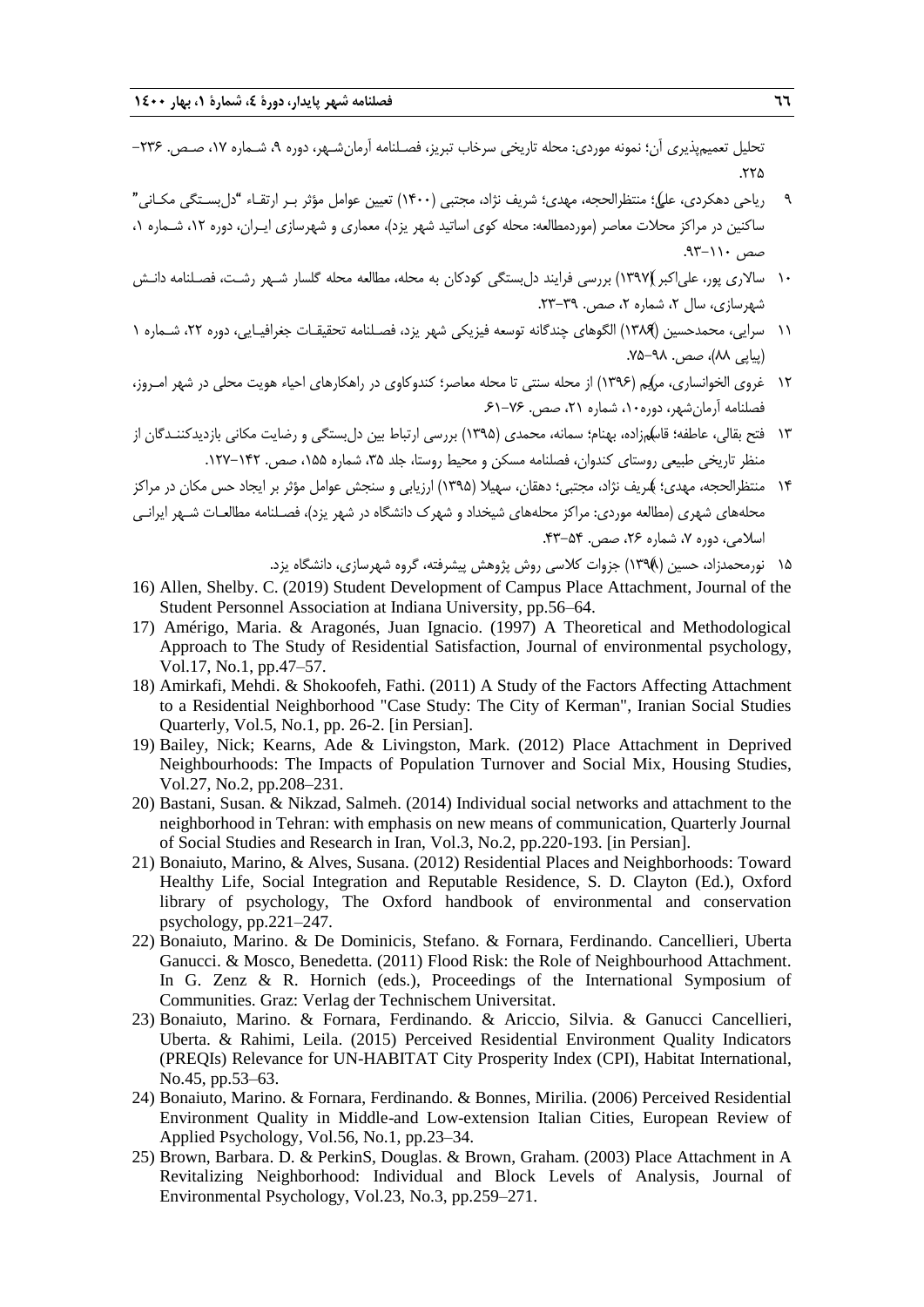- 26) Carson, Arlene J. L. & Chappell, Neena. & E. Dujela, Carren. (2010) Power Dynamics and Perceptions of Neighbourhood Attachment and Involvement: Effects of Length of Residency Versus Home Ownership, Housing, Theory and Society, Vol.27, No.2, pp.162– 177.
- 27) Cliffs, NJ. Turton. & Catherine, J. (2016) Defining Residential Place Attachment and Exploring its Contribution to Community and Personal Environmental Actions, University of Surrey.
- 28) Colley, Kathryn. & Craig, Tony. (2019) Natural Places: Perceptions of Wildness and Attachment to Local Greenspace, Journal of Environmental Psychology, No.61, pp.71–78.
- 29) Corcoran, Mary P. (2002) Place Attachment and Community Sentiment in Marginalised Neighbourhoods: A European Case Study, Canadian Journal of Urban Research, Vol.11, No.1, pp.47–68.
- 30) Coulton, Claudia J. & Korbin, Jill. & Chan, Tsui. & Su, Marilyn. (2010) Mapping Residents' Perceptions of Neighborhood Boundaries: a Methodological Note, American Journal of Community Psychology, No.29, pp.371–383.
- 31) Cuba, Lee. & M. Hummon, David. (1993) A Place to Call Home: Identification with Dwelling, Community, and Region, Sociological Quarterly, Vol.34, No.1, pp.111–131.
- 32) Daneshpour, Seyed Abdolhadi. & Salaripour, Ali Akbar. (2017) Prioritization of strategies to promote children's attachment to Golslar neighborhood of Rasht using QFD, Quarterly Journal of Planning Studies for Human Settlements, Vol.12, No.38, pp.137-119. [in Persian].
- 33) Davis, Shawn K. & C. Mullen, Karina. (2015) Place and Proximity: A Spatial Analysis of Visitors' Place Attachment at Kenai Fjords National Park, Alaska, The George Wright Forum, Vol.32, No.2, pp.151–164.
- 34) Dekker, Karien. (2007) Social Capital, Neighbourhood Attachment and Participation in Distressed Urban Areas. A Case Study in The Hague and Utrecht, the Netherlands, Housing Studies, Vol.22, No.3, pp.355–379.
- 35) Ebrahimzadeh, Issa. & Rahmani, Ismail. (2018) Evaluating the quality of mental-perceptual life in urban areas and explaining the factors affecting it Case study: Shahr-e Konarak, Sustainable City Quarterly, Vol.1, No.3, pp. 64-51. [in Persian].
- 36) Fath Bagaee, Atefeh. & Qasemzadeh, Behnam. & Samaneh, Mohammadi. (2016) A Study of the Relationship between Attachment and Spatial Satisfaction of Visitors from the Natural Historical Perspective of Kandovan Village, Quarterly Journal of Housing and Rural Environment, Vol.35, No.155, pp.142-127. [in Persian].
- 37) Fleury-Bahi, Ghozlane. & Félonneau, Marie-Line. & Marchand, Dorothée. (2008) Processes of Place Identification and Residential Satisfaction, Environment and Behavior, Vol.40, No.5, pp.669–682.
- 38) Fried, Marc. (1963) "Grieving for a lost home," in The Urban Condition: People and Policy in the Metropolis, ed. L. J. Duhl (New York, NY: Simon and Schuster), pp. 124–152.
- 39) Fried, Marc. (1982) Residential Attachment: Sources of Residential and Community Satisfaction, Journal of Social Issues, Vol.38, No.3, pp.107-119.
- 40) Gharavi Al-Khansari, Maryam. (2017) from the traditional neighborhood to the contemporary neighborhood; Exploration on Strategies for Reviving Local Identity in Today's City, Armanshahr Quarterly, Vol.10, No.21, pp.76-61. [in Persian].
- 41) Giuliani, Maria Vittoria. (2003) Theory of Attachment and Place Attachment, na.
- 42) Górny, Agata & Toruńczyk-Ruiz, Sabina. (2014) Neighbourhood Attachment in Ethnically Diverse Areas: The Role of Interethnic Ties. Urban Studies, Vol.51, No. 5, pp.1000–1018.
- 43) Graz, Bonaiuto, Marino. & Fornara, Ferdinando. & Bonnes, Mirilia. (2003) Indexes of Perceived Residential Environment Quality and Neighbourhood Attachment in Urban Environments: A Confirmation Study on The City of Rome, Landscape and Urban Planning, Vol.65, No.1–2, pp.41–52.
- 44) Greider, Thomas. & Garkovich, Lorraine. (1994) Landscapes: The Social Construction of Nature and The Environment, Rural Sociology, Vol.59, No.1, pp. 1–24.
- 45) Guest, Avery M. & A. Lee, Barrett. (1983) Sentiment and Evaluation as Ecological Variables, Sociological Perspectives, Vol.26, No.2, pp.159–184.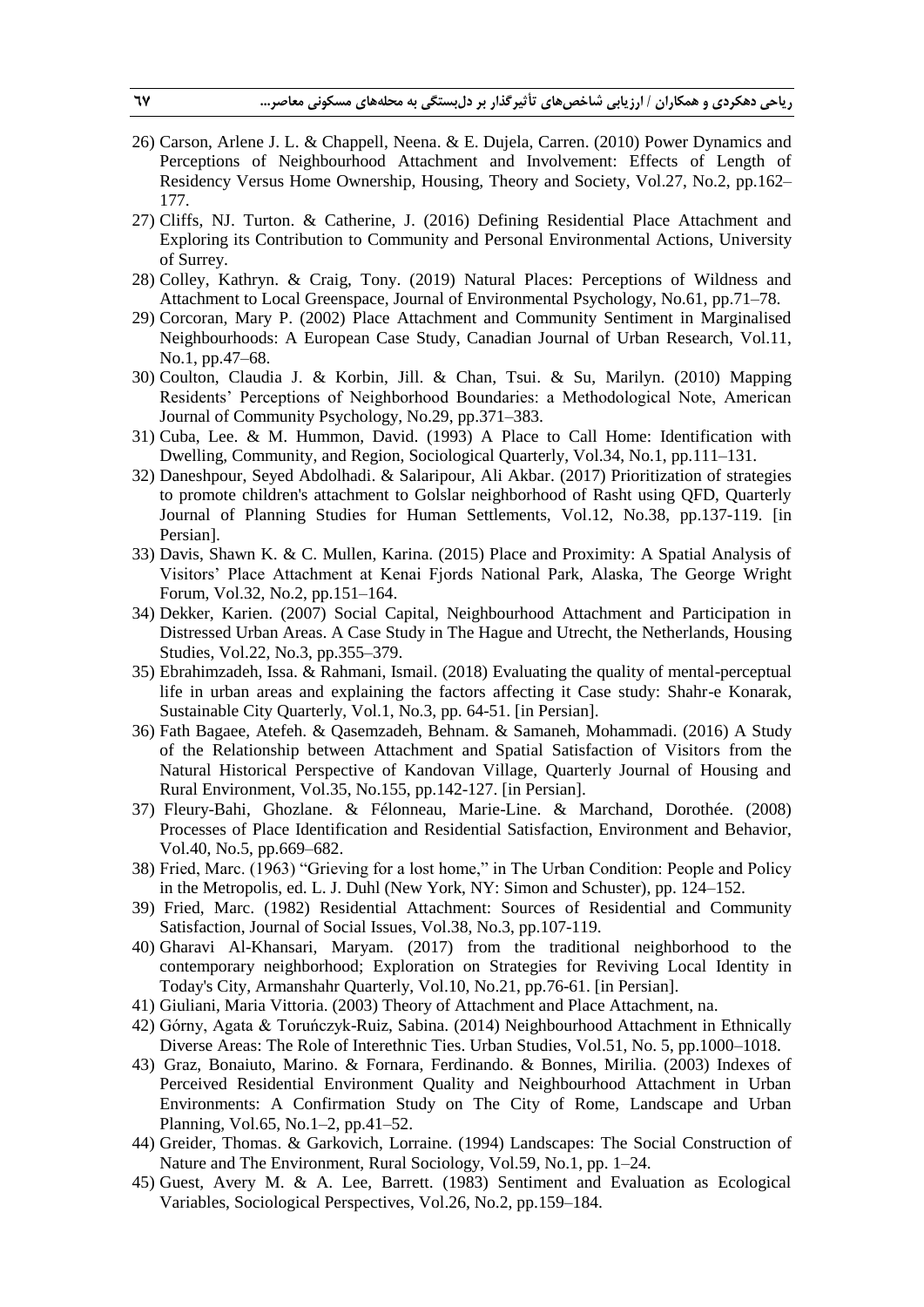- 46) Gupta, Akhil. & Ferguson, James, eds. (1997) Culture, Power, Place: Explorations in Critical Anthropology, Duke University Press.
- 47) Habib, Farah. & Yaghmaeian, Shiva. (2019) Developing PPP Model of Place Attachment for Evaluating Residential Environment (Cases Study: Open Space of Iranzamin and Ekbatan Apartment Buildings), International Journal of Architecture and Urban Development, Vol.9, No.1, pp.17–24.
- 48) Heidari, Ali Akbar. & Moradian, Salman. & Teimoori, Paria. (2016) Evaluation of Place Attachment Rate in Home, Neighborhood and Urban (Case Study: Shiraz City, Iran), International Journal of Architecture and Urban Development, Vol.6, No.4, pp.33-42.
- 49) Hoang, Thuy DT. & Brown, Graham. & Jin Kim, Aise Kyoung. (2020) Measuring Resident Place Attachment in a World Cultural Heritage Tourism Context: the Case of Hoi An (Vietnam), Current Issues in Tourism, Current Issues in Tourism, Vol.23, No.16, pp1-17.
- 50) Jorgensen, Bradley S. & Stedman, Richard C. (2006) A Comparative Analysis of Predictors of Sense of Place Dimensions: Attachment to, Dependence on, and Identification with Lakeshore Properties, Journal of Environmental Management, Vol.79, No.3, pp.316–327.
- 51) Kasarda, John D. & Janowitz, Morris. (1974) Community Attachment in Mass Society, American Sociological Review, Vol.39, pp. 328–339.
- 52) Khanian, Mojtaba. & Serpoush, Behrad. & Gheitarani, Nima. (2019) Balance Between Place Attachment and Migration based on Subjective Adaptive Capacity in Response to Climate Change: the Case of Famenin County in Western Iran, Climate and Development, Vol.11, No.1, pp.69–82.
- 53) Leckman, James F. & Carter, C. Sue. & B. Hennessy, Michael. & Blaffer Hrdy, Sarah. & Keverne, E. Barry. & Klann-Delius, Gisela. & Schradin, Carsten. & Todt, Dietrich. & von Holst, Dietrich. (2005) Group Report: Biobehavioral Processes in Attachment and Bonding, Attachment and Bonding: A New Synthesis, pp.301–348.
- 54) Lewicka, Maria. (2010) What Makes Neighborhood Different from Home and City? Effects of place scale on place attachment, Journal of Environmental Psychology, Vol.30, No.1, pp.35–51.
- 55) Lewicka, Maria. (2011) Place Attachment: How Far Have We Come in the Last 40 Years?, Journal of Environmental Psychology, Vol.31, No.3, pp.207–230.
- 56) ltman, Irwin. & Low, Setha. M. (2012) Place Attachment (Vol. 12), Springer Science Business Media.
- 57) Lu, Tingting. & Zhang, Fangzhu. & Wu, Fulong. (2018) Place Attachment in Gated Neighbourhoods in China: Evidence from Wenzhou, Geoforum, No.92, pp.144–151.
- 58) Montazer Al-Hajjah, Mehdi. & Sharifnejad, Mojtaba. & Dehghan, Soheila. (2016) Evaluation and assessment of factors affecting the sense of place in urban neighborhood centers (Case study: Sheikhdad neighborhoods and university town in Yazd), Iranian Islamic City Studies Quarterly, Vol.7, No.26, pp.54-43. [in Persian].
- 59) Montazerolhodjah, Mahdi. & Sharifnejad, Mojtaba. & Pourjafar, Mohammadreza. (2018) The Characteristics of Distinctive Urban Elements in Citizens' Cognitive Maps (Case Study: The City of Isfahan), International Journal of Architectural Engineering & Urban Planning, Vol.28, No.1, pp.37-47.
- 60) Morita, Ayako. & Takano, Takehito. & Nakamura, Keiko. & Kizuki, Masashi. & Seino, Kaoruko. (2010) Contribution of Interaction with Family, Friends and Neighbours, and Sense of Neighbourhood Attachment to Survival in Senior Citizens: 5-Year Follow-up Study, Social Science & Medicine, Vol.70, No.4, pp. 543–549.
- 61) Murphy, Ailbhe. P. & Enqvist, Johan. & Tengö, Maria. (2019) Place-making to Transform Urban Social–ecological Systems: Insights From the Stewardship of Urban Lakes in Bangalore, India, Sustainability Science, Vol.14, No.3, pp.607–623.
- 62) Noor Mohammadzad, Hossein (1398) Classbooks of Advanced Research Method, Department of Urban Planning, Yazd University. [in Persian].
- 63) Pion, Scannell, Leila. & Gifford, Robert. (2017) Place Attachment Enhances Psychological Need Satisfaction, Environment and Behavior, Vol.49, No.4, pp. 359–389.
- 64) Pir Babaei, Mohammad Taghi. & Qara Begloo, Minoo. & Alinam, Zahra. (2015) A Study of the Process of Attachment to Place in Urban Studies with a Cognitive Psychology